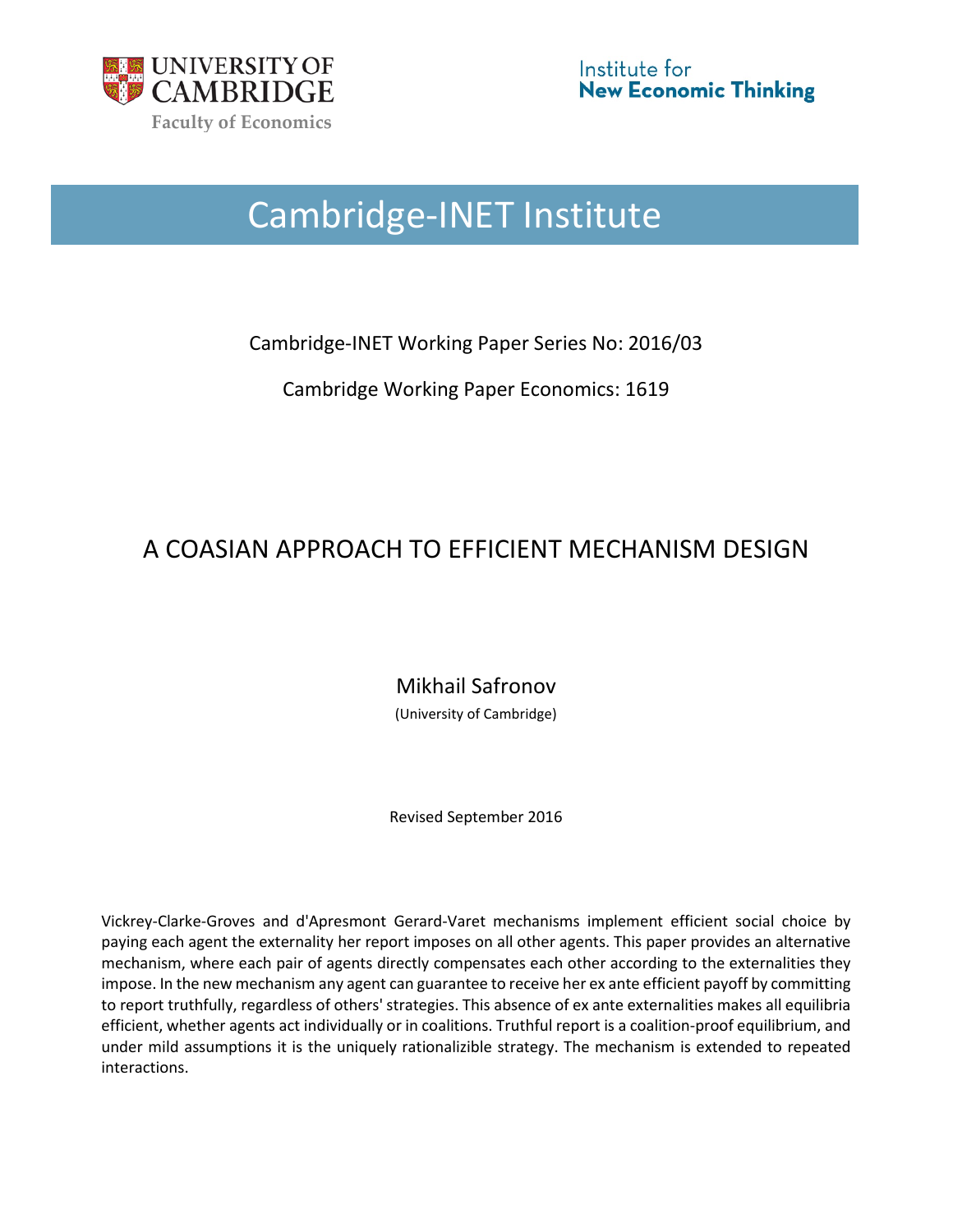# A Coasian Approach to Efficient Mechanism Design

Mikhail Safronov<sup>∗</sup>

University of Cambridge

August 31, 2016

#### Abstract

Vickrey-Clarke-Groves and d'Apresmont Gerard-Varet mechanisms implement efficient social choice by paying each agent the externality her report imposes on all other agents. This paper provides an alternative mechanism, where each pair of agents directly compensates each other according to the externalities they impose. In the new mechanism any agent can guarantee to receive her ex ante efficient payoff by committing to report truthfully, regardless of others' strategies. This absence of ex ante externalities makes all equilibria efficient, whether agents act individually or in coalitions. Truthful report is a coalition-proof equilibrium, and under mild assumptions it is the uniquely rationalizible strategy. The mechanism is extended to repeated interactions.

<sup>∗</sup>E-mail: mikhailsafronov2014@u.northwestern.edu. This project was started during my PhD study at Northwestern University. I am grateful to Matt Elliott, Aytek Erdil, Robert Evans, Ben Golub, Qingmin Liu, Roger Myerson, Alessandro Pavan, Antonio Penta, Doron Ravid, Soenje Reiche, Ludovic Renou, Hamid Sabourian, Bruno Strulovici, Juuso Toikka, Asher Wolinsky and participants of the 2016 Annual Conference of the Royal Economic Society, 21st Coalition Theory Network workshop, the 2016 North American Summer Meeting of the Econometric Society, the Stony Brook 27th International Conference on Game Theory and the 5th World Congress of the Game Theory Society for fruitful discussion. I am thankful for financial support provided by the Center for Economic Theory and the Graduate School at Northwestern University; and by the Cambridge-INET Institute. All errors are mine.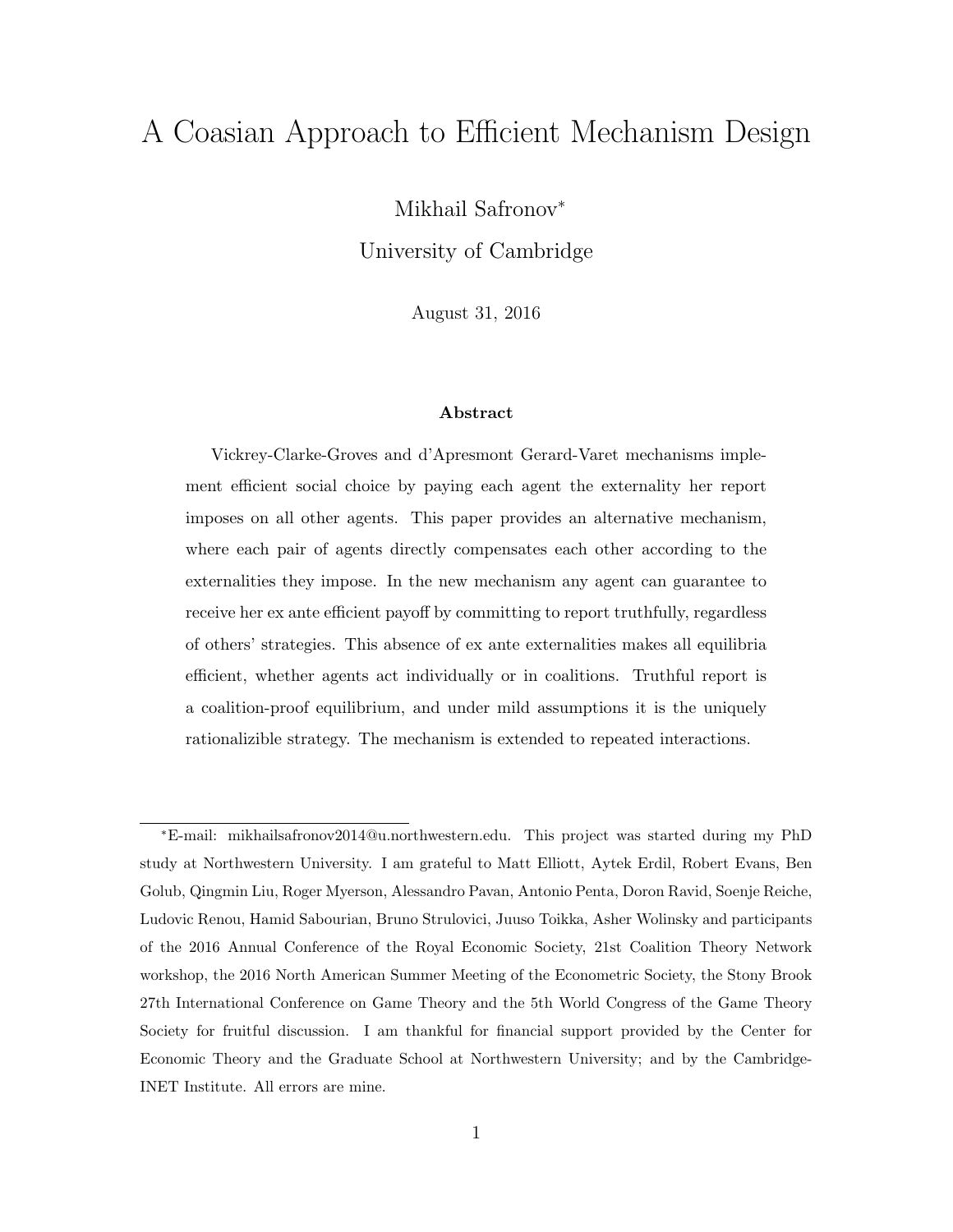# 1 Introduction

The Coase theorem states that the problem of externalities causing economic inefficiency can be solved if the externalities can be traded. When the externalities are traded, their effects are internalized, inducing any agent responsible for the externalities to make the efficient social choice. This paper shows that the similar idea can be used in a benevolent social planner's problem with agents having independent private types and quasilinear preferences. The social planner asks the agents to report their private types, and then she makes the social choice which maximizes the total payoff of the agents. Since any agent's report affects the social choice, the agents impose externalities on each other and may benefit from misreporting their types. In order to induce truthful reports, the agents should be made to compensate each other for these externalities.

The idea of internalizing of externalities has been already used in the classic Vickrey-Clark-Groves (VCG) and d'Aspremont-Gerard-Varet (AGV) mechanisms, though the way it is implemented in these mechanisms is not as in the Coase theorem. In VCG mechanism it is the social planner who compensates the agents for the externalities. In AGV mechanism the compensation is unfair: if agent i's report causes externalities on agent j and no externalities on agent k, agent k still has to pay agent i. As a result, both VCG and AGV mechanisms internalize the externalities partially and are not resistant to group deviation. In these mechanisms each agent individually prefers to report truthfully, but a group of agents can coordinate on a misreport and jointly benefit.

The current paper presents an alternative mechanism, where each pair of agents directly compensates each other for externalities. In the mechanism the agents are ordered in an arbitrary sequence and report their types sequentially according to that ordering. Each report is publicly observed, including the agents who has yet to report.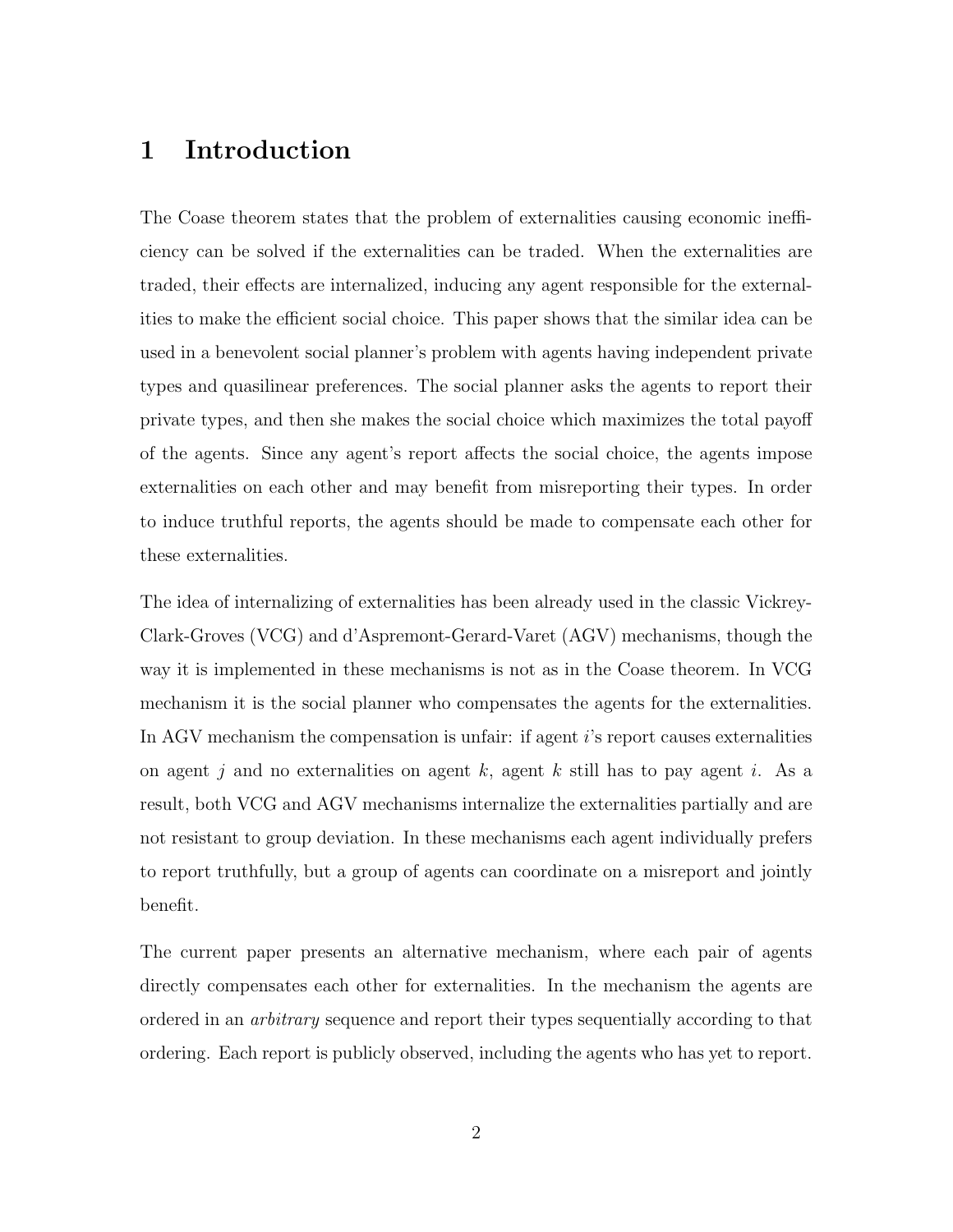When any agent  $i$  reports own type, social planner updates her beliefs on the efficient choice she will make at the end, and she updates the expected payoffs of agents from that choice. The mechanism prescribes any other agent  $j \neq i$  to pay agent i the change in  $j$ 's expected payoff which occurred from  $i$ 's report. These payments are made for the report of each agent.

In the new mechanism each pair of agents directly compensates each other for the externalities of their reports. As a result, all externalities are removed at ex ante level. If any agent  $i$ , before learning her type, commits to report truthfully, she guarantees to get her ex ante efficient payoff, regardless of others' strategies. This result follows from the way the payments are being made. First, agent i receives a payment from any other agent j, equal to the change of j's payoff caused by  $i$ 's report. Since agent i reports truthfully, in expectation over i's report that change is zero, and so is  $j$ 's payment to i. Second, agent i makes payment to j, equal to the change in i's expected payoff caused by j's report. Effectively the utility of agent  $i$  (payoff from social choice plus payments) does not change with  $j$ 's report. Therefore,  $i$ 's utility does not change with reports of other agents and equals to its ex ante value, to  $i$ 's ex ante efficient payoff.

The idea of the mechanism is similar to the property rights of the Coase theorem. Before the mechanism the social planner expects each agent  $i$  to obtain ex ante efficient payoff, and provides agent i with the guarantee for that payoff. This guarantee is an attractive feature of the mechanism, since agent i does not need to hold any beliefs about others' strategies.

The property of no ex ante externalities guarantees the social choice to be efficient in any equilibrium, (i.e., full efficient implementation). Since reporting truthfully is always an option, in any equilibrium each agent gets at least her ex ante efficient payoff. The total utility of all the agents equals to at least total efficient payoff. Since the mechanism is ex post budget balanced, the total payoff of all the agents is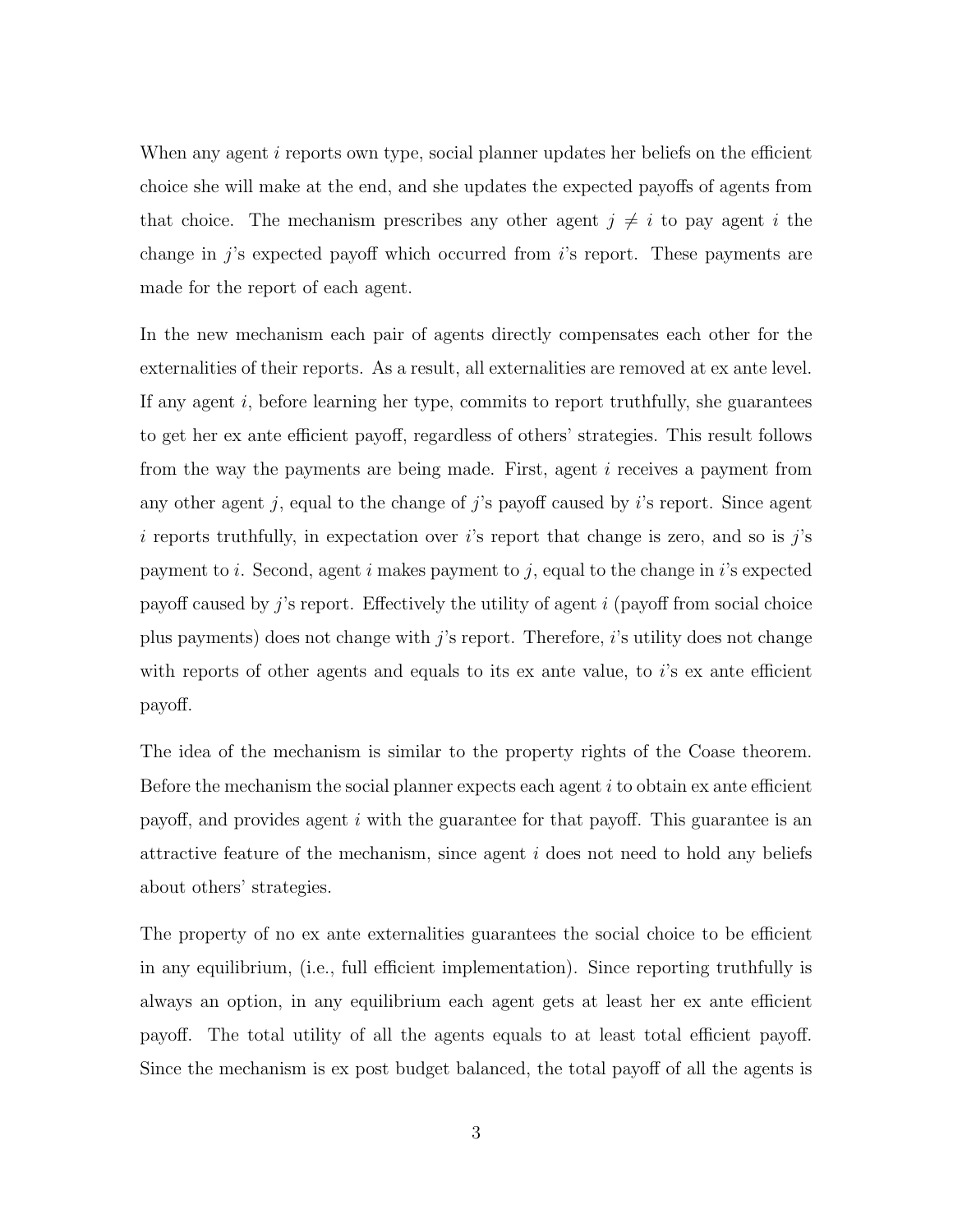efficient, and so is the social choice. The full efficient implementation holds regardless of whether agents act individually or being in coalitions. If the process of coalition formation is endogenous, any agent guarantees ex ante efficient payoff by refusing to join the coalition and reporting truthfully. If the process of coalition formation is exogenous, happening before the mechanism and making the agents in coalition to act as a single player, then truthful report guarantees efficient payoff to coalition as well as to any agent outside the coalition.

The set of equilibria in the mechanism always contains truthful equilibrium. This equilibrium is coalition-proof: it is not profitable to misreport for any coalition. Otherwise, if a coalition could strictly benefit by misreporting, it would decrease the utility of some agent outside the coalition below ex ante efficient payoff. This is impossible, however, since that other agent reports truthfully.

In truthful equilibrium the payment made to each agent i equals to the expected payoff of all other agents; that payoff is estimated given the reports before  $i$  and assuming agents after  $i$  report truthfully. The incentives to report truthfully thus lie between VCG and AGV mechanisms. The solution concept for the truthful equilibrium can also be made to lie between weak dominance of VCG and Bayesian Nash equilibrium of AGV. With a mild assumption of efficient social choice being unique, truthful report becomes a uniquely rationalizible strategy. The last agent strictly prefers to report truthfully regardless of others' reports. Knowing that, the second-to-last agent strictly prefers to report truthfully as well. By induction, all the agents have truthful report as the uniquely rationalizible strategy.

The mechanism has other features. The ordering in which the agents report their types, determines the monetary transfers to each agent from the mechanism. However, even if one fixes the ordering, it is possible to find alternative transfers achieving the main property of ex ante removal of externalities. One could also impose symmetry by making all the agents to report their types simultaneously and then choose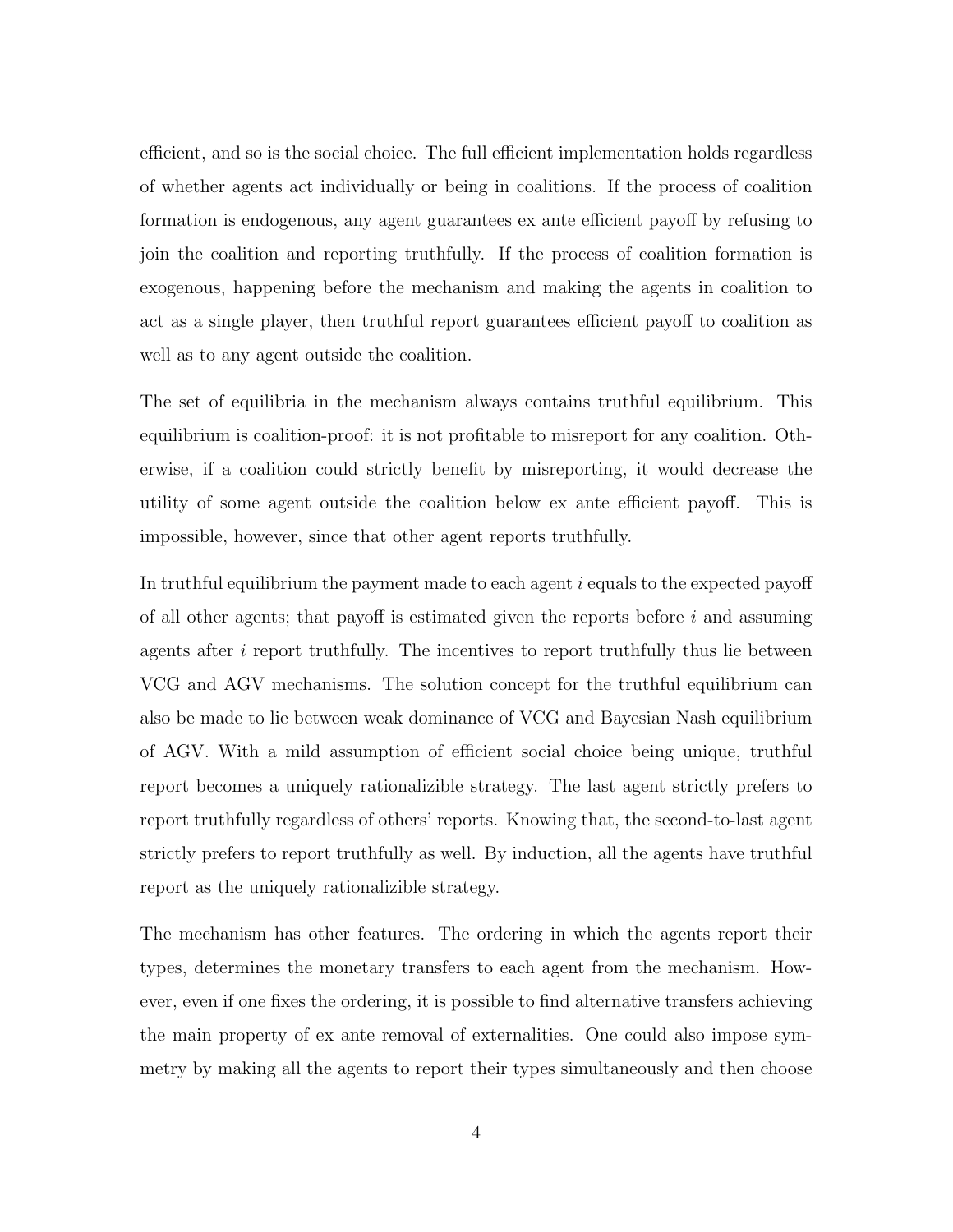the ordering of 'revealing' the reports uniformly. Since the mechanism works for any arbitrary deterministic ordering of agents, it works for random ordering as well. In the resulting symmetric mechanism each agent pays the externality other agents impose on her, and gets paid the Shapley value of externalities her report imposes on others. Switching to simultaneous reports, however, prevents unique rationalizibility of truthful report.

The mechanism built in this paper can be extended to other environments. First, the mechanism is shown to work in a dynamic setting with agents' types changing over time, as in paper by Athey and Segal (2013). In the dynamic setting the agents compensate each other for the changes in their expected continuation payoffs. As a result, on equilibrium path one achieves full efficient implementation and coalitionproofness. Second, under some conditions, the idea of trading externalities can be applied when taken into account interim participation constraint.

The paper is organized as follows. Section 2 discusses the relevant literature. Section 3 builds the mechanism and shows the properties of full efficient implementation and coalition-proofness. Section 4 describes other properties of the mechanism, including unique rationalizibility of truthful report. Section 5 adjusts the mechanism to a dynamic setting and to a setting with participation constraints. Section 6 concludes.

## 2 Literature review

The idea of internalizing the externalities in efficient mechanism has given rise to classic Vickrey-Clarke-Groves (VCG) and d'Aspremont Gerard-Varet (AGV) mechanisms. In VCG mechanism, introduced by Vickrey (1961), Clarke (1971), Groves (1973), each agent is paid the externality her report imposes on other agents. As a result, the truthful report is a weakly dominant strategy. AGV mechanism from the paper by d'Aspremont Gerard-Varet (1979), uses similar idea: each agent is paid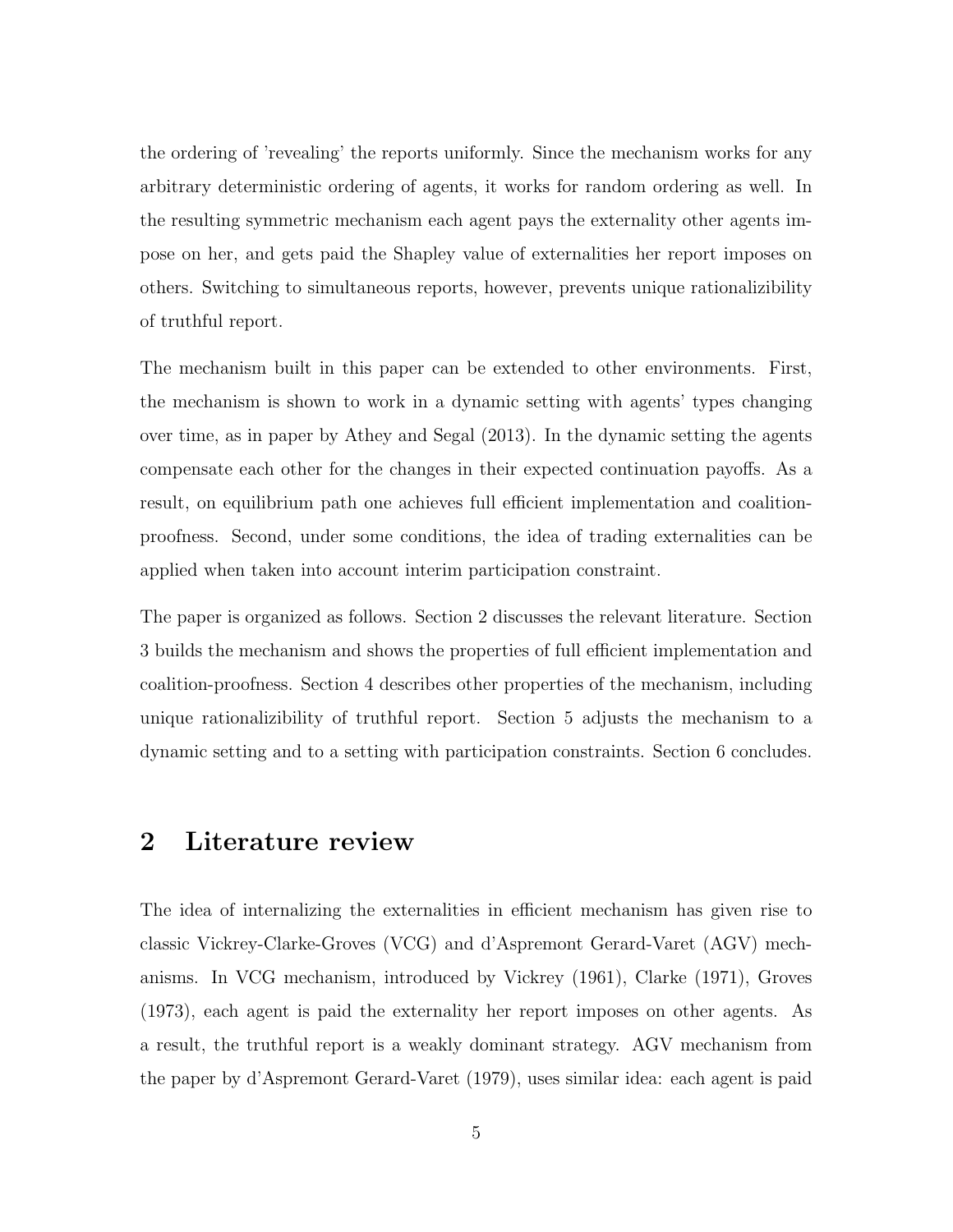the expected externality her report imposes on other agents. The payment is made budget-balanced by taking it with equal shares from other agents. As a result, AGV mechanism is budget-balanced, though the solution concept is weaker: truthful report is Bayesian incentive-compatible.

The mechanisms in Samuelson (1985) and Cramton, Gibbons, Klemperer (1987) perform similar to the Coase theorem. They consider the environments where the agents have property rights of an asset and trade them through efficient mechanisms. Each agent owning share of the asset imposes individual rationality constraints and makes it impossible to always have efficient allocation. The authors find the conditions on the initial shares under which one gets efficiency. In comparison, my paper builds the mechanism in which each agent is expected to get her ex ante efficient payoff from the social choice, similar to initial share of the asset. By submitting their private types, agents change their efficient payoffs, and compensate each other for those changes. Since there is no participation constraint, the mechanism always achieves efficiency.

The idea of internalizing the externalities has been considered in dynamic environments in the papers by Bergemann and Välimäki (2010) and Athey and Segal (2013). Athey and Segal extend AGV mechanism to a dynamic setting: agents' private types evolve stochastically over time. In order to incentivize the agents to report truthfully, each agent i is paid the change of efficient continuation payoff of other agents, caused by i's report. The mechanism is budget-balanced by taking that payment with equal shares from other agents. As a result, truthful report is Bayesian Nash equilibrium. The same idea of compensating the agents for the *change* in their payoff is used in my paper. The difference is that, unlike AGV mechanism, each pair of agents directly compensates each other.

Another series of papers studies the problem of collusion in mechanism design. Laffont, Martimort (1997, 1998, 2000) consider the environment with two agents and show the optimal outcome to be collusion-proof in case of independent types. The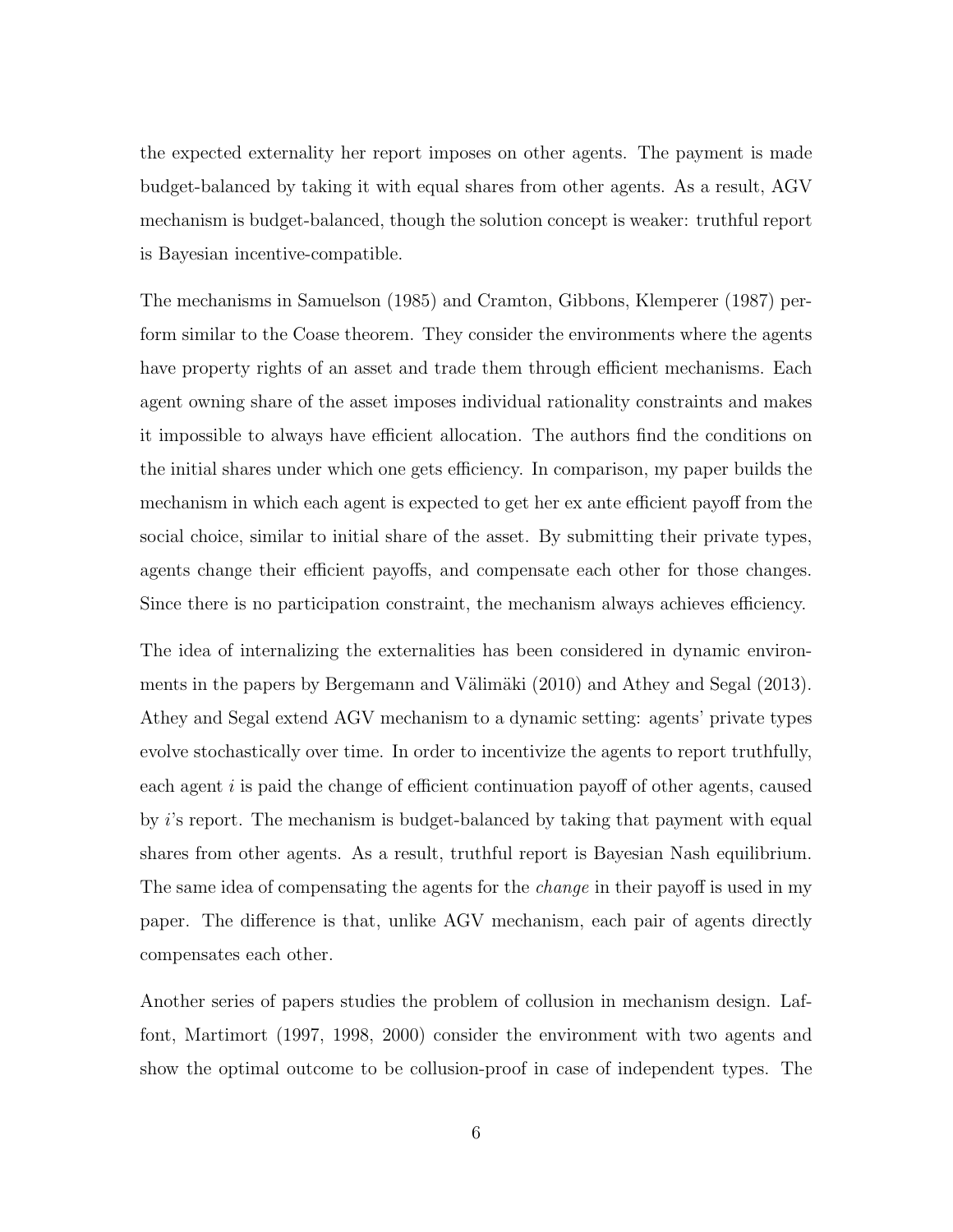paper by Che and Kim (2006) extends the model to an arbitrary number of agents and more general environment with object allocation. Making the principal to 'sell' the object to the grand coalition, Che and Kim show that any incentive compatible, individually rational mechanism can be adjusted to be collusion-proof in case the grand coalition is formed. With an additional requirement of ex-post incentive compatibility, the same result holds if a subgroup of agents can form a coalition and the principal knows at least two agents in the subgroup. In another paper on auctions Che and Kim (2009) show that with passive beliefs, assuming impossibility of forming the grand coalition, the seller can achieve the same revenue as in case of no collusion.

The assumption of passive beliefs, used widely in the models of collusion, was motivated in Myerson (2007). The agents report their types to the social planner, though they are not yet committed to them. The third party proposes a collusion, and if successful, the involved agents resubmit their reports. Otherwise, if the collusion fails, the reports are unchanged.

The problem of different aspects of the mechanism with collusion has been studied more extensively in auctions. McAfee and McMillan (1992) show that the inability of the cartel members to pay each other cuts down their payoffs. Later, Che, Condorelli and Kim (2013) show that in this case the seller is not hurt by the collusion possiblity. Erdil and Klemperer (2011) propose a new class of payment rules to make the agents less willing to submit non-truthful bids if colluding. Biran and Forges (2011) consider the stability of a collusion in auctions with respect to externalities each bidder may impose on others if getting the object. Chen, Micali (2012) allow the agents to report not only their value but also the coalition they belong to. If several agents consistently report being in a same coalition, and one of them wins the good, the bids of other coalition members do not increase the payment, inducing the agents to reveal being in a coalition.

An independent branch of literature is devoted to *full implementation*: it considers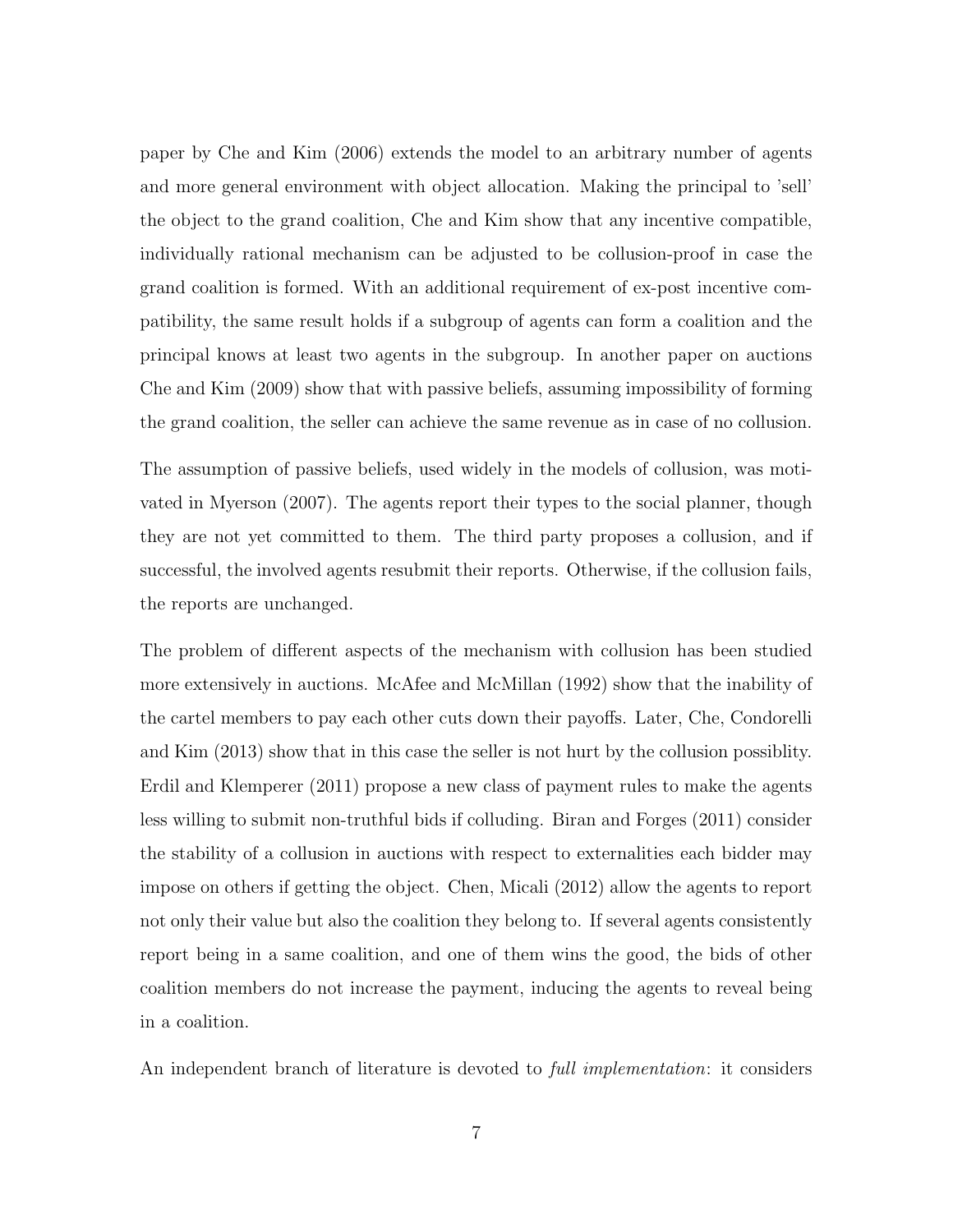mechanism design in which all equilibria achieve the desired social choice. In the environment with observable types one requires Maskin monotonicity condition (described in Maskin (1998)). This condition is extended to Bayesian monotonicity in the environments with incomplete information and interdependent types, as shown in Jackson (1991). The idea is that for any undesirable outcome, there is an agent who can credibly inform the designer if this outcome is being played and get rewarded. However, one needs a non-direct mechanism for this communication to be possible. Matsushima (1993) shows that with quasilinear utilities and side payments one can replace Bayesian monotonicity with much weaker condition, which is satisfied for a generic class of social choices. This result is further developed by Chen, Kunimoto, Sun (2015) where one needs only small transfers for full implementation. A recent paper by Ollar, Penta (2015) shows the full implementation using a direct mechanism. In their paper mechanism designer uses moment conditions, commonly known to both the designer and the agents, and make truthful report the uniquely rationalizible strategy.

# 3 Mechanism

I consider a setup with n agents. Each agent  $i \in \{1, ..., n\}$  privately observes own private type  $\theta_i$ . The total type profile over all agents is denoted as  $\theta$ . Types are independently distributed across the agents, the ex ante distribution of types is publicly known. There is a set of social choices S, each choice  $s \in S$  gives agent i a payoff  $u_i(\theta_i, s)$ . I allow for monetary transfers and assume the agents to have quasilinear utilities: if agent *i* receives amount  $x_i$  of money, her total utility equals  $u_i(\theta_i, s) + x_i$ . Later in the paper I will refer to the 'payoff' as the payoff  $u_i(\theta_i, s)$  from social choice, and the 'utility' as the payoff plus monetary transfers.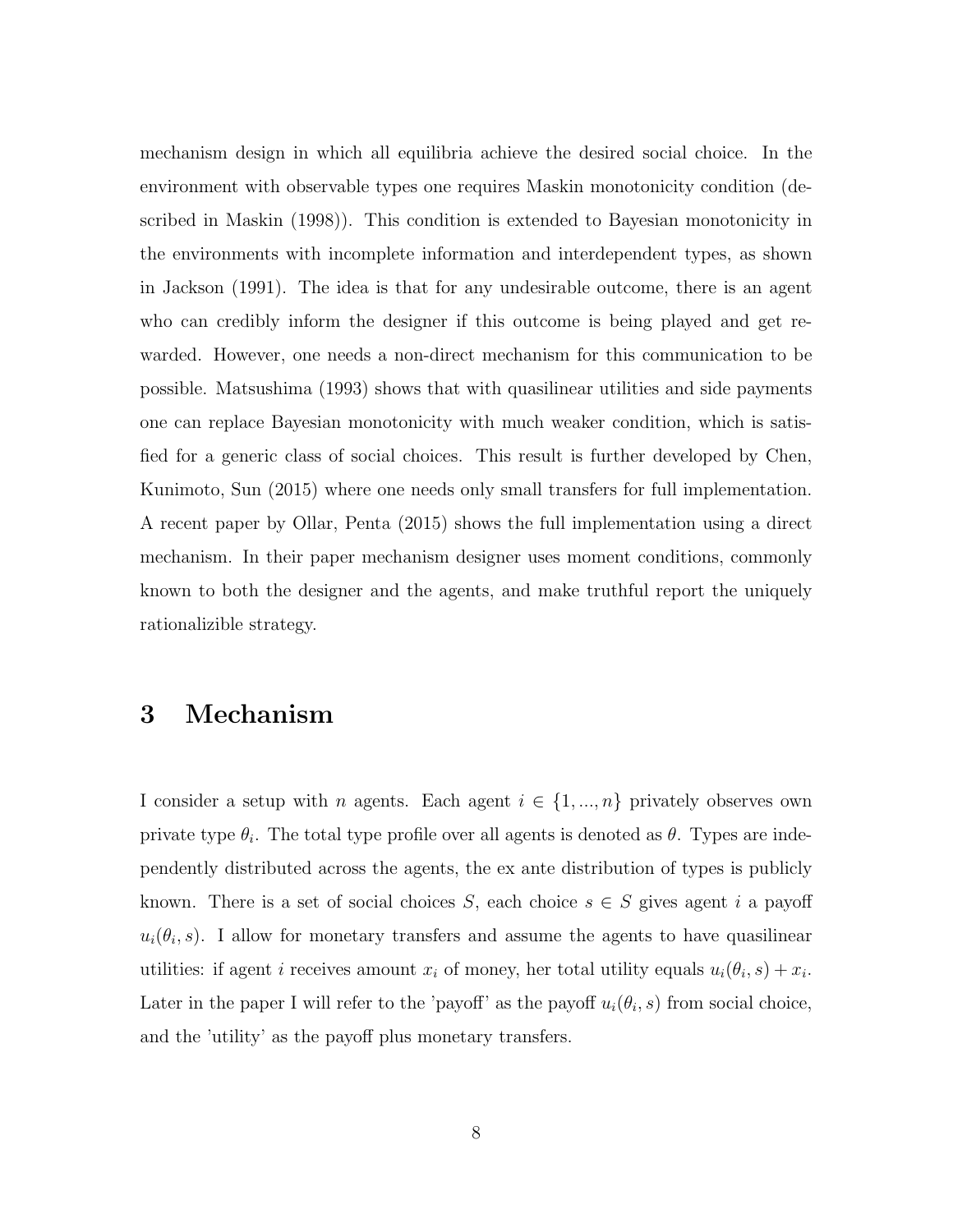I assume that for any type profile  $\theta$  there exists an *efficient* social choice  $s^*(\theta) \equiv$  $argmax_{s} \sum_{i} u_i(\theta_i, s)$ , which maximizes the sum of agents' payoffs<sup>[1](#page-9-0)</sup>, given  $\theta$ . The payoff of agent *i* at efficient choice  $s^*(\theta)$  is denoted as  $u_i(\theta)$ . I assume there exists a social planner, who implements an efficient mechanism. In the mechanism each agent *i* reports her private type  $\hat{\theta}_i$ , and then the social planner chooses  $s^*(\hat{\theta})$  as a function of total report profile  $\hat{\theta}$ . Since each report affects the social choice, agents impose externalities on each other. I will now introduce transfers  $x_i(\hat{\theta})$  into the efficient mechanism, which will remove the externalities at ex ante level; achieving full efficient implementation, coalition-proofness and ex post budget balance.

The idea of the mechanism is to make the agents to compensate each other for the externalities they impose when reporting. The agents are *arbitrarily* ordered into a sequence  $1, 2, 3, \ldots, n$ , which is publicly known before the mechanism. The agents report their types according to that sequence, each report being publicly observed <sup>[2](#page-9-1)</sup>. Since the social planner knows the type distribution for each agent, she knows the distribution over efficient social choices, assuming that all agents report truthfully. The social planner can calculate ex ante expected payoff  $E_{\theta}u_i(\theta)$  for each agent i, before the mechanism starts. When agent 1 submits report  $\hat{\theta}_1$ , this new information allows the social planner to update the expected payoffs of all agents. When agent 2 submits report  $\hat{\theta}_2$ , social planner makes another update, *given* the already known report  $\hat{\theta_1}$  of agent 1. In general, when any agent reports own type, the expected payoffs of all the agents get updated.

After agent i has submitted report  $\hat{\theta}_i$ , the mechanism prescribes other agents to make the following monetary transfers to i<sup>[3](#page-9-2)</sup>. Any other agent  $j \neq i$  pays i the change in

<span id="page-9-1"></span><span id="page-9-0"></span><sup>&</sup>lt;sup>1</sup>In case of several choices maximizing the total payoff, one is arbitrarily chosen as  $s^*(\theta)$ .

<sup>2</sup>The results will hold if some of the agents do not observe some of the previous reports. In particular, the agents may all report simultaneously, and an ordering being put afterwards.

<span id="page-9-2"></span><sup>3</sup>These transfers can be made immediately after agent i's report, or at the end, when all the agents have submitted their reports.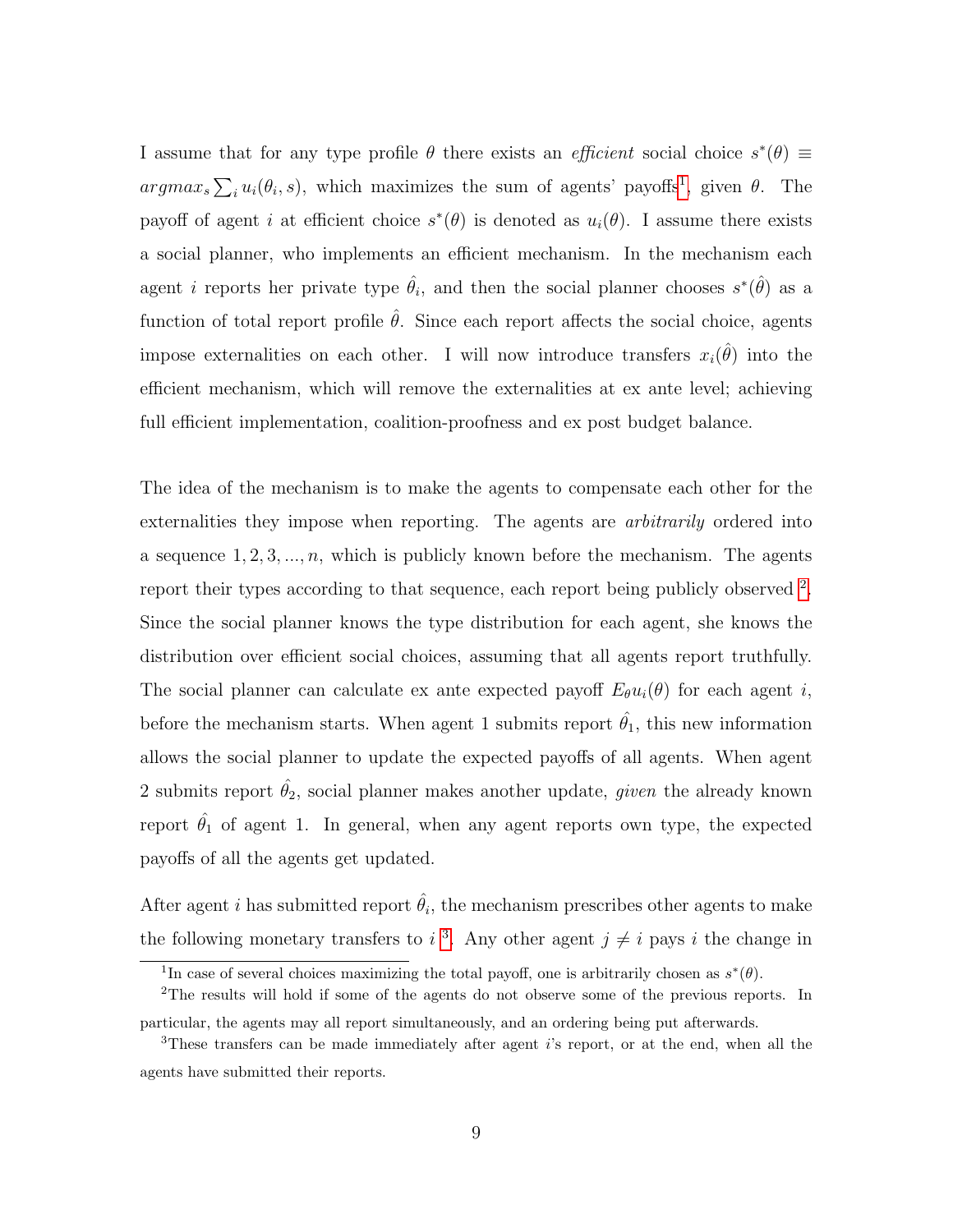<span id="page-10-1"></span> $j$ 's expected payoff caused by  $i$ 's report:

DEFINITION 1 Given the total submitted report to be  $\hat{\theta}$ , agent j pays agent i the change in expectation of j's payoff:

 $E_{\theta_{i+1}, ..., \theta_n} u_j(\hat{\theta_1}, \hat{\theta_2}, ..., \hat{\theta_{i-1}}, \hat{\theta_i}, \theta_{i+1}, ..., \theta_n) - E_{\theta_i, \theta_{i+1}, ..., \theta_n} u_j(\hat{\theta_1}, \hat{\theta_2}, ..., \hat{\theta_{i-1}}, \theta_i, \theta_{i+1}, ..., \theta_n)$ caused by report  $\hat{\theta}_i$ .

This payment from j to i may be negative (i.e., agent j receives a positive transfer from agent i), if the change in expectation of payoff  $u_j$  is negative.

Such payments are made for the report of each agent, making each pair of agents to exchange monetary transfers according to the externalities they impose on each other. Let's show that such monetary transfers lead to:

<span id="page-10-0"></span>THEOREM 1 If any agent i commits to report truthfully before observing her type, her expected utility equals to her ex ante efficient payoff  $E_{\theta}u_i(\theta)$ , regardless of others' strategies.

#### Proof.

The proof will be shown for the concrete example of  $n = 5$  agents to illustrate the general idea. The agents are numbered in order of submitting their reports, as 1, 2, 3, 4, 5. Let agent 3 commit to report truthfully. Agent 3's transfers in the mechanism consist of two parts: a) others pay agent 3 since 3's report affect their payoffs, and b) agent 3 pays others since their reports affect 3's payoff.

First observation is that since agent 3 reports truthfully, in expectation over 3's report, any other agent pays zero to 3. For example, agent 1 pays agent 3 the value

$$
E_{\theta_4,\theta_5}u_1(\hat{\theta_1},\hat{\theta_2},\hat{\theta_3},\theta_4,\theta_5)-E_{\theta_3,\theta_4,\theta_5}u_1(\hat{\theta_1},\hat{\theta_2},\theta_3,\theta_4,\theta_5)
$$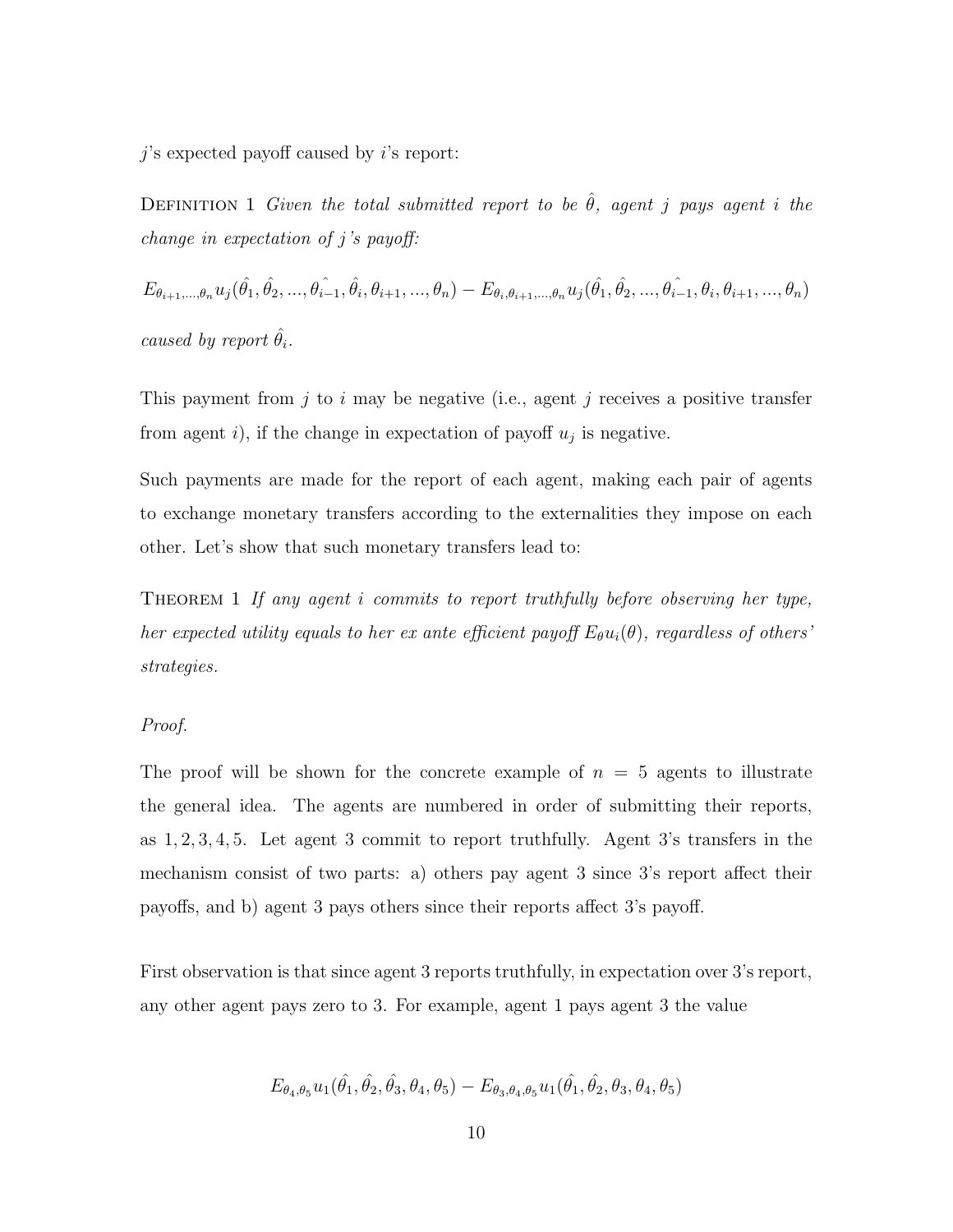This value does not depend on the reports  $\hat{\theta_4}, \hat{\theta_5}$  made after 3's report. Moreover, the reports  $\hat{\theta_1}, \hat{\theta_2}$  cannot be conditioned on 3's report,  $\hat{\theta_3}$ . If one substitutes 3's report  $\hat{\theta}_3$  for a true value  $\theta_3$ , and takes expectation over 3's type, the value of 1's payment becomes zero:

$$
E_{\theta_3}[E_{\theta_4,\theta_5}u_1(\hat{\theta_1},\hat{\theta_2},\theta_3,\theta_4,\theta_5)-E_{\theta_3,\theta_4,\theta_5}u_1(\hat{\theta_1},\hat{\theta_2},\theta_3,\theta_4,\theta_5)]=0
$$

Indeed, agent 1 pays agent 3 the change in 1's expected payoff, where the expectation is calculated given 3's true type distribution. Since agent 3 reports truthfully, the average of 1's expected payoff does not change, giving zero expected transfers. Similarly, agents 2, 4, 5 expect each to pay zero to agent 3, too.

Let's now find transfers which agent 3 pays others since their reports affect 3's payoff. Agent 3 pays agent 1 the value

$$
E_{\theta_2,\theta_3,\theta_4,\theta_5}u_3(\hat{\theta_1},\theta_2,\theta_3,\theta_4,\theta_5)-E_{\theta}u_3(\theta)
$$

and pays agent 2 the value

$$
E_{\theta_3,\theta_4,\theta_5}u_3(\hat{\theta_1},\hat{\theta_2},\theta_3,\theta_4,\theta_5)-E_{\theta_2,\theta_3,\theta_4,\theta_5}u_3(\hat{\theta_1},\theta_2,\theta_3,\theta_4,\theta_5)
$$

In total, agent 3 pays both agents 1, 2 the externality of their reports on 3's payoff:

$$
E_{\theta_3, \theta_4, \theta_5} u_3(\hat{\theta}_1, \hat{\theta}_2, \theta_3, \theta_4, \theta_5) - E_{\theta} u_3(\theta)
$$
\n(1)

Similarly, agent 3 pays both agents 4, 5 the value

$$
u_3(\hat{\theta}_1, \hat{\theta}_2, \hat{\theta}_3, \hat{\theta}_4, \hat{\theta}_5) - E_{\theta_4, \theta_5} u_3(\hat{\theta}_1, \hat{\theta}_2, \hat{\theta}_3, \theta_4, \theta_5)
$$
(2)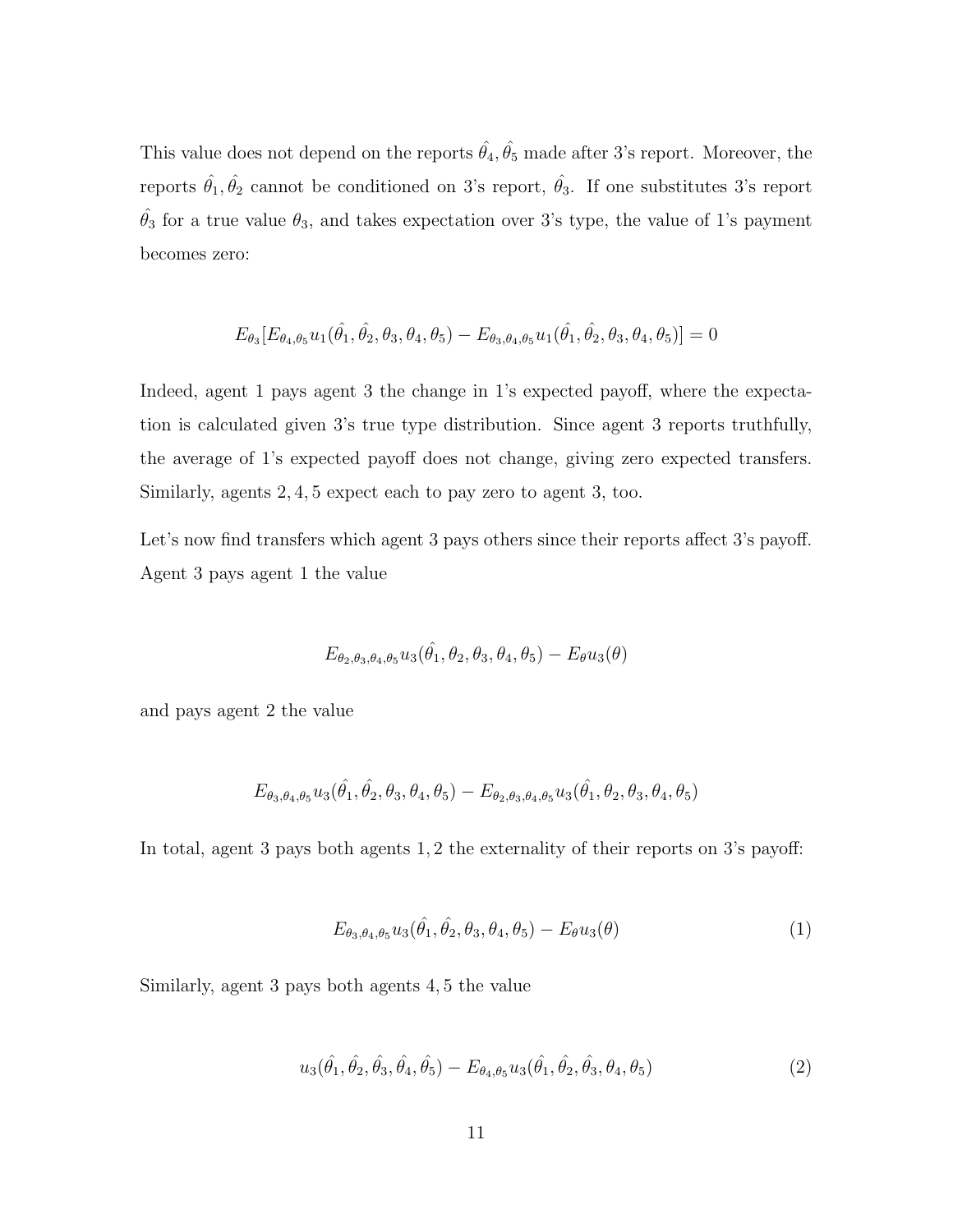<span id="page-12-0"></span>Thus, agent 3 pays other agents the value

$$
E_{\theta_3, \theta_4, \theta_5} u_3(\hat{\theta}_1, \hat{\theta}_2, \theta_3, \theta_4, \theta_5) - E_{\theta} u_3(\theta) + u_3(\hat{\theta}_1, \hat{\theta}_2, \hat{\theta}_3, \hat{\theta}_4, \hat{\theta}_5) - E_{\theta_4, \theta_5} u_3(\hat{\theta}_1, \hat{\theta}_2, \hat{\theta}_3, \theta_4, \theta_5)
$$
\n(3)

When taking expectation over 3's truthful report  $\hat{\theta}_3 = \theta_3$ , the first and the last terms in expression [3](#page-12-0) disappear, leaving the value  $u_3(\hat{\theta_1}, \hat{\theta_2}, \hat{\theta_3}, \hat{\theta_4}, \hat{\theta_5}) - E_{\theta}u_3(\theta)$  as 3's transfer to others. Since agent 3 reports truthfully, the payoff of agent 3 from a social choice equals to  $u_3(\hat{\theta_1}, \hat{\theta_2}, \theta_3, \hat{\theta_4}, \hat{\theta_5}) = u_3(\hat{\theta_1}, \hat{\theta_2}, \hat{\theta_3}, \hat{\theta_4}, \hat{\theta_5})$ . Therefore, 3's utility equals 3's payoff  $u_3(\hat{\theta_1}, \hat{\theta_2}, \hat{\theta_3}, \hat{\theta_4}, \hat{\theta_5})$  minus 3's transfer  $u_3(\hat{\theta_1}, \hat{\theta_2}, \hat{\theta_3}, \hat{\theta_4}, \hat{\theta_5}) - E_{\theta}u_3(\theta)$ , and equals to 3's ex ante efficient payoff,  $E_{\theta}u_3(\theta)$ .

In general case of n agents the proof is the same. If agent i commits to report truthfully, every other agent  $j \neq i$  expects to pay zero to i. Moreover, when any other agent  $j \neq i$  submits report  $\hat{\theta}_j$ , the expected payoff of agent i changes, and agent i pays that change to agent j. Therefore, the expected utility of agent i does not change. After all reports are submitted, the utility of agent  $i$  remains the same as it was before the mechanism, and equals to ex ante value  $E_{\theta}u_i(\theta)$ .  $Q.E.D.$ 

### 3.1 Full efficient implementation and coalition-proofness

Theorem [1](#page-10-0) shows that all the externalities among the agents are removed at ex ante level. This property leads to all equilibria achieving efficient social choice with probability 1, regardless of the agents forming coalitions:

THEOREM 2 In any equilibrium of the mechanism, the efficient social choice is achieved with probability 1. This result does not depend on whether agents act individually or being in coalitions.

Proof.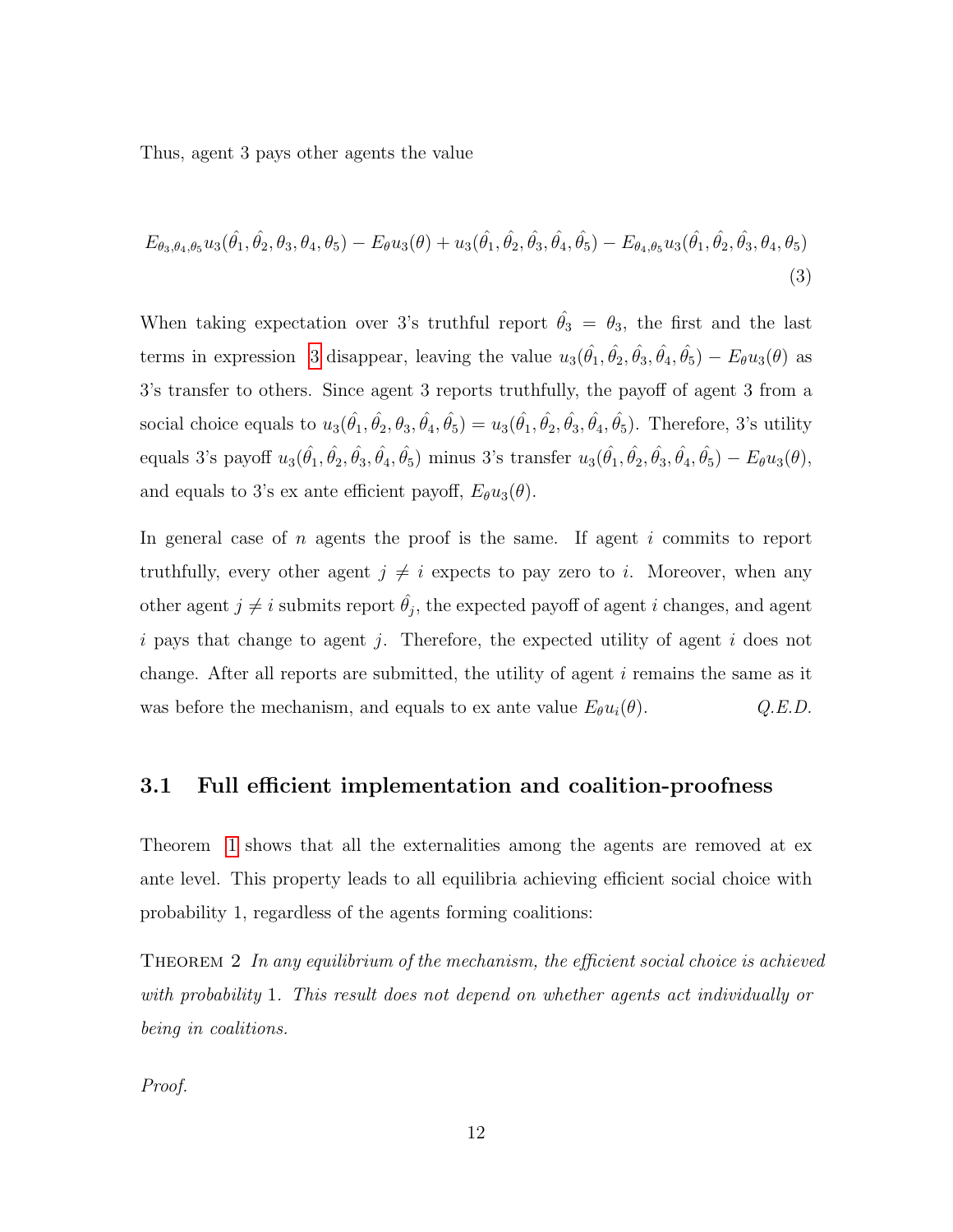Let's first consider the agents acting individually. Each agent i has always an option to report truthfully. Therefore, in any equilibrium, from ex ante point of view, any agent i gets at least the value  $E_{\theta}u_i(\theta)$  as her utility. The total utility of all the agents equals at least  $\sum_i E_{\theta} u_i(\theta)$ . Since the mechanism is budget-balanced, from ex ante point of view the total *payoff* of the agents equals to at least ex ante efficient value of  $\sum_i E_\theta u_i(\theta)$ . This can happen only if the efficient social choice is achieved with probability 1.

Now let the agents form coalitions, which can happen in two ways. With an *endoge*nous process of coalition formation, the coalition is being formed after the mechanism was announced. There is a third party which defines rules of the coalition and proposes a group of agents to join the coalition. If all agents in the group agree, they act in the original mechanism according to the rules of coalition. However, any agent can refuse joining the coalition and report independently in the original mechanism. By refusing to join the coalition and reporting truthfully, any agent can guarantee her ex ante efficient payoff. Full efficient implementation result follows.

With an *exogenous* process of coalition formation the coalition is formed before the mechanism. Agents in the coalition act as a single player: their private types are a common knowledge within the coalition, and they can make monetary transfers to each other. Coalition members jointly report their types in the mechanism to maximize their total utility. With this concept of coalition formation, any agent outside of the coalition guarantees her ex ante efficient payoff, and so does the coalition by making all its members to report truthfully. The total payoff is thus ex ante efficient, showing full implementation.

Q.E.D.

The property of full implementation does not guarantee by itself the existence of equilibrium. The next theorem shows that truthful report is always an equilibrium: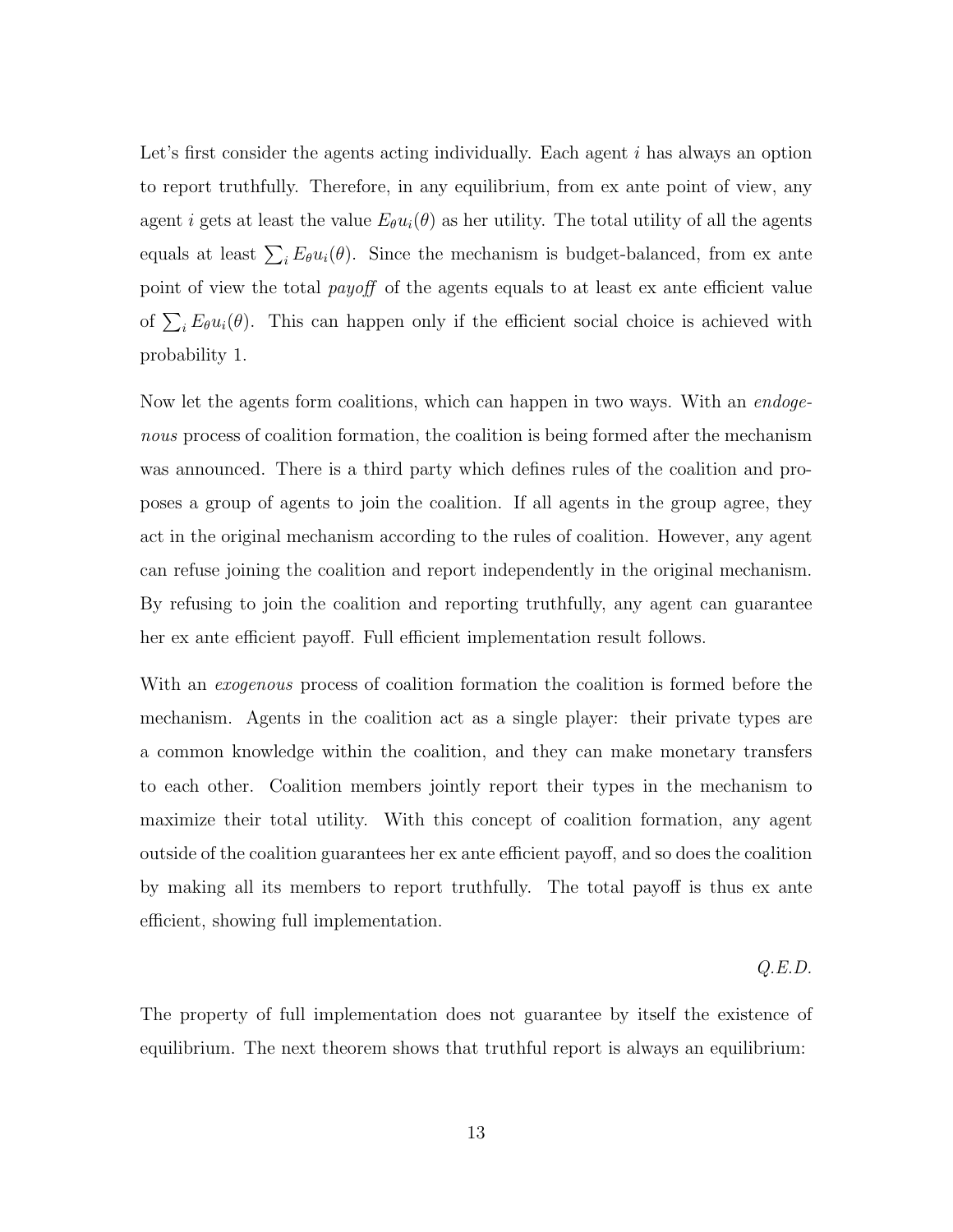THEOREM 3 Truthful report is an equilibrium, whether agents act individually or being in coalitions.

#### Proof.

The theorem will be shown to hold under the extreme case of several agents exogenously forming a coalition  $C$  and behaving as a single player. First let's notice that if everyone reports truthfully, everyone receives ex ante efficient payoff as utility. Let the agents outside C report truthfully, and let's assume that there exists a type  $\theta_C'$ of the coalition, at which the coalition could misreport and strictly benefit. Since the mechanism is efficient and budget-balanced, coalition  $C$  misreporting and benefitting would lead to some agent  $i \notin C$  outside the coalition to strictly lose her utility. If probability of type  $\theta_C'$  was positive, by reporting truthfully at all types except  $\theta_C'$ , and misreporting at  $\theta'_{\mathcal{C}}$ , coalition C can make i's utility to fall below ex ante efficient payoff  $E_{\theta}u_i(\theta)$ . By Theorem [1,](#page-10-0) that is impossible, since i always reports truth. Thus, truthful reporting is an equilibrium, any agent (coalition) reports truthfully with probability 1.

Q.E.D.

### 4 Properties of the mechanism

### 4.1 Truthful report as a uniquely rationalizible strategy

In truthful equilibrium the incentives to report truthfully lie between VCG and AGV mechanisms. Each agent i prefers to report truthfully no matter of previous reports (similar to VCG) and anticipating future reports to be truthful (similar to AGV). The solution concept for truthful report to be an equilibrium is weaker than in weakly dominant strategies of VCG; although truthful report is a uniquely rationalizible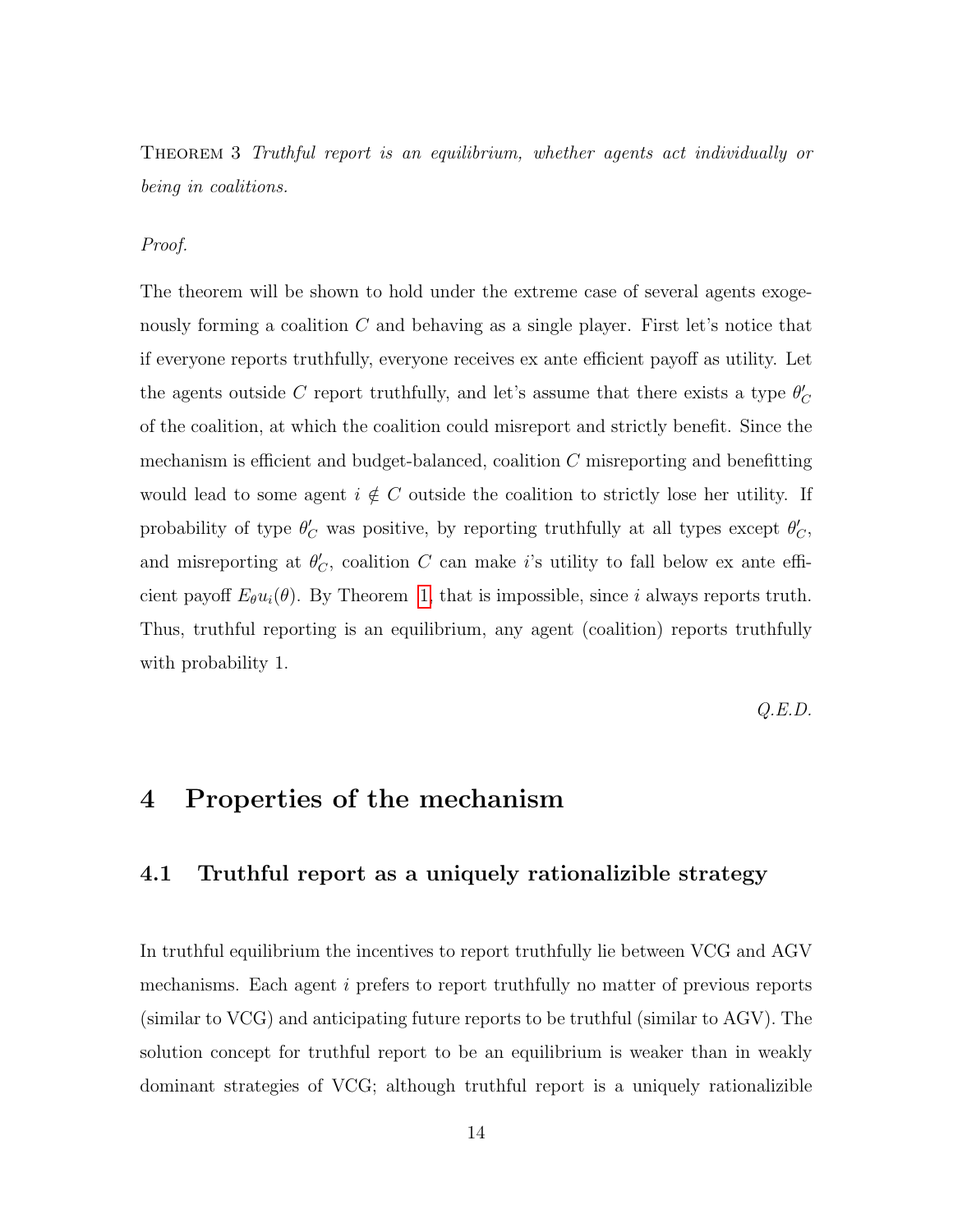<span id="page-15-0"></span>strategy under the following assumption:

ASSUMPTION 1 For any two type profiles  $\theta \neq \theta'$  one has

$$
\sum_i u_i(\theta) = \sum_i u_i(\theta_i, s^*(\theta)) > \sum_i u_i(\theta_i, s^*(\theta'))
$$

Assumption [1](#page-15-0) imposes the requirement that all reports have to be truthful for the total payoff to be efficient.

PROPOSITION [1](#page-15-0) Assumption 1 makes the strategy to report truthfully to be uniquely rationalizible choice for each type of each agent.

#### Proof.

The proof will be provided for the case of five agents, ordered as they submit their reports as 1, 2, 3, 4, 5. Agent 5's report,  $\hat{\theta}_5$ , makes the transfers paid to 5 to be equal to:

$$
\sum_{i\neq 5} [u_i(\hat{\theta_1},\hat{\theta_2},\hat{\theta_3},\hat{\theta_4},\hat{\theta_5})-E_{\theta_5}u_i(\hat{\theta_1},\hat{\theta_2},\hat{\theta_3},\hat{\theta_4},\theta_5)]
$$

The second term does not depend on  $\hat{\theta}_5$ . Essentially agent 5 gets paid the value  $\sum_{i\neq 5} u_i(\hat{\theta}_1, \hat{\theta}_2, \hat{\theta}_3, \hat{\theta}_4, \hat{\theta}_5)$ , which is the payoff of other agents from efficient social choice. This makes 5's utility to be equal to the total payoff, which is uniquely maximized at truthful report  $\hat{\theta}_5 = \theta_5$ .

Now let's look at incentives of agent 4. Since agent 5 reports truthfully, agent 4 expects to pay zero to agent 5, regardless of 4's report. Thus, 4's report only affects transfers made to 4. These transfers equal to: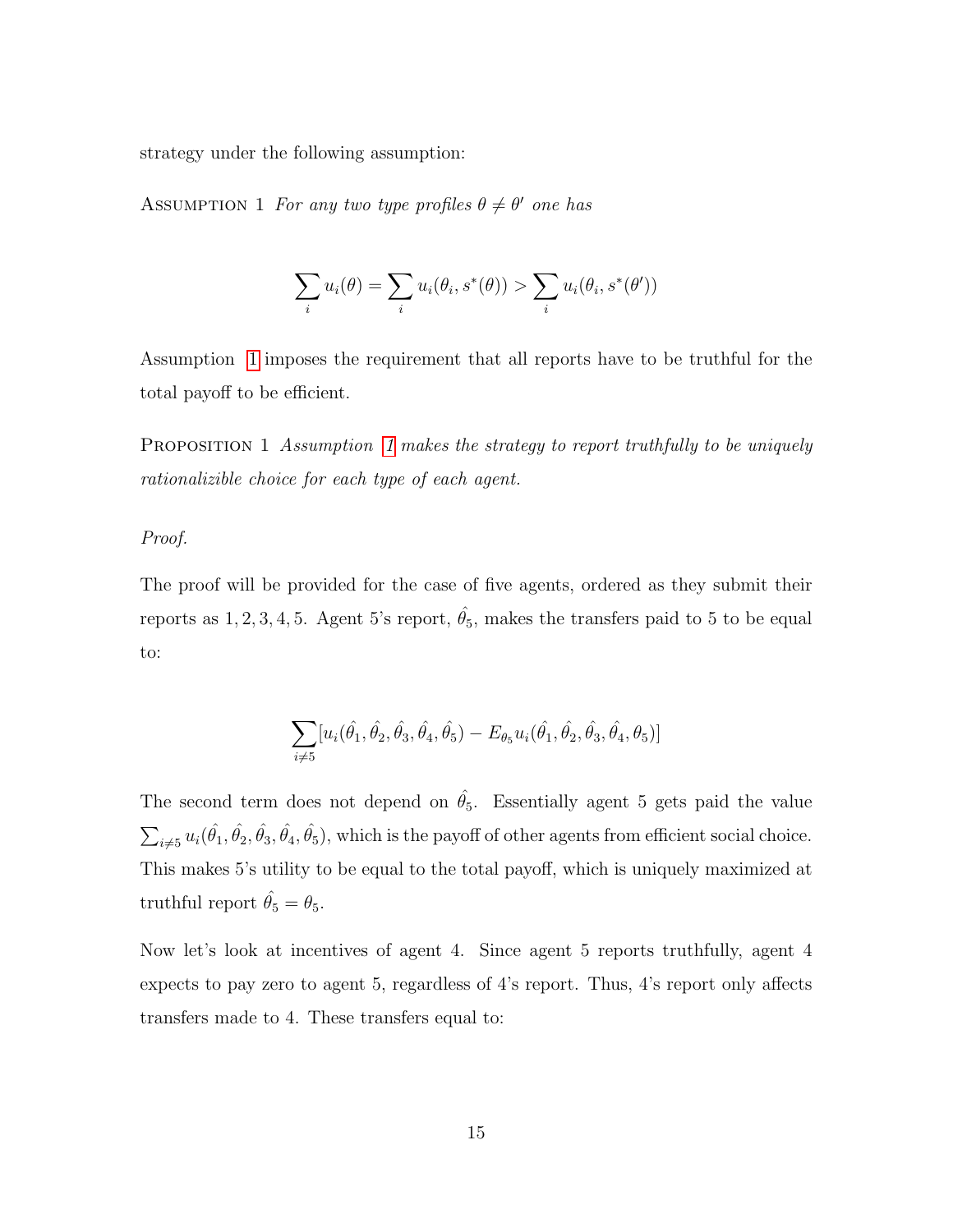$$
\sum_{i \neq 4} [E_{\theta_5} u_i(\hat{\theta}_1, \hat{\theta}_2, \hat{\theta}_3, \hat{\theta}_4, \theta_5) - E_{\theta_4, \theta_5} u_i(\hat{\theta}_1, \hat{\theta}_2, \hat{\theta}_3, \theta_4, \theta_5)]
$$

Agent 4's report affects only the first term, which is the expected payoff of other agents; the expectation is taken over 5's truthful report. Agent 4's utility equals to the expected payoff of all agents. Since any misreport of agent 4 leads to a positive loss in the expected total payoff, agent 4 has a unique best strategy to report truthfully.

By induction, agents 1, 2, 3 can be shown each to have truthful report as the only rationalizible strategy as well.  $Q.E.D.$ 

### 4.2 Symmetric mechanism and Shapley value

The mechanism achieves coalition-proofness and full efficient implementation for any ordering, in which agents submit their types. The sequential reporting makes the mechanism non-symmetric for the agents. One could impose symmetry by making the agents to report their types simultaneously, and then to uniformly randomize over the orderings, in which agents' reports are 'revealed'. In the resulting mechanism, the transfer to agent  $i$  equals:

$$
x_i(\hat{\theta}) = E_{\theta} u_i(\theta) - u_i(\hat{\theta}) +
$$

<span id="page-16-0"></span>+ 
$$
\sum_{m=0}^{m=n-1} \left[ \frac{1}{nC_{n-1}^m} \sum_{j_1, j_2, \dots, j_m \neq i} (E_{\theta_{j_1}, \dots, \theta_{j_m}} a(\{\hat{\theta_k}\}_{k \neq i, j_1, j_2, \dots, j_m}, \hat{\theta}_i, \theta_{j_1}, \dots, \theta_{j_m}) - (4) - E_{\theta_i, \theta_{j_1}, \dots, \theta_{j_m}} a(\{\hat{\theta_k}\}_{k \neq i, j_1, j_2, \dots, j_m}, \theta_i, \theta_{j_1}, \dots, \theta_{j_m})) \right]
$$

where  $a(\theta) = \sum_i u_i(\theta)$  is the efficient total payoff. One has then:

COROLLARY 1 Transfers given by [\(4\)](#page-16-0) achieve full efficient implementation, coalitionproofness and budget balance, with all agents treated in a symmetric way.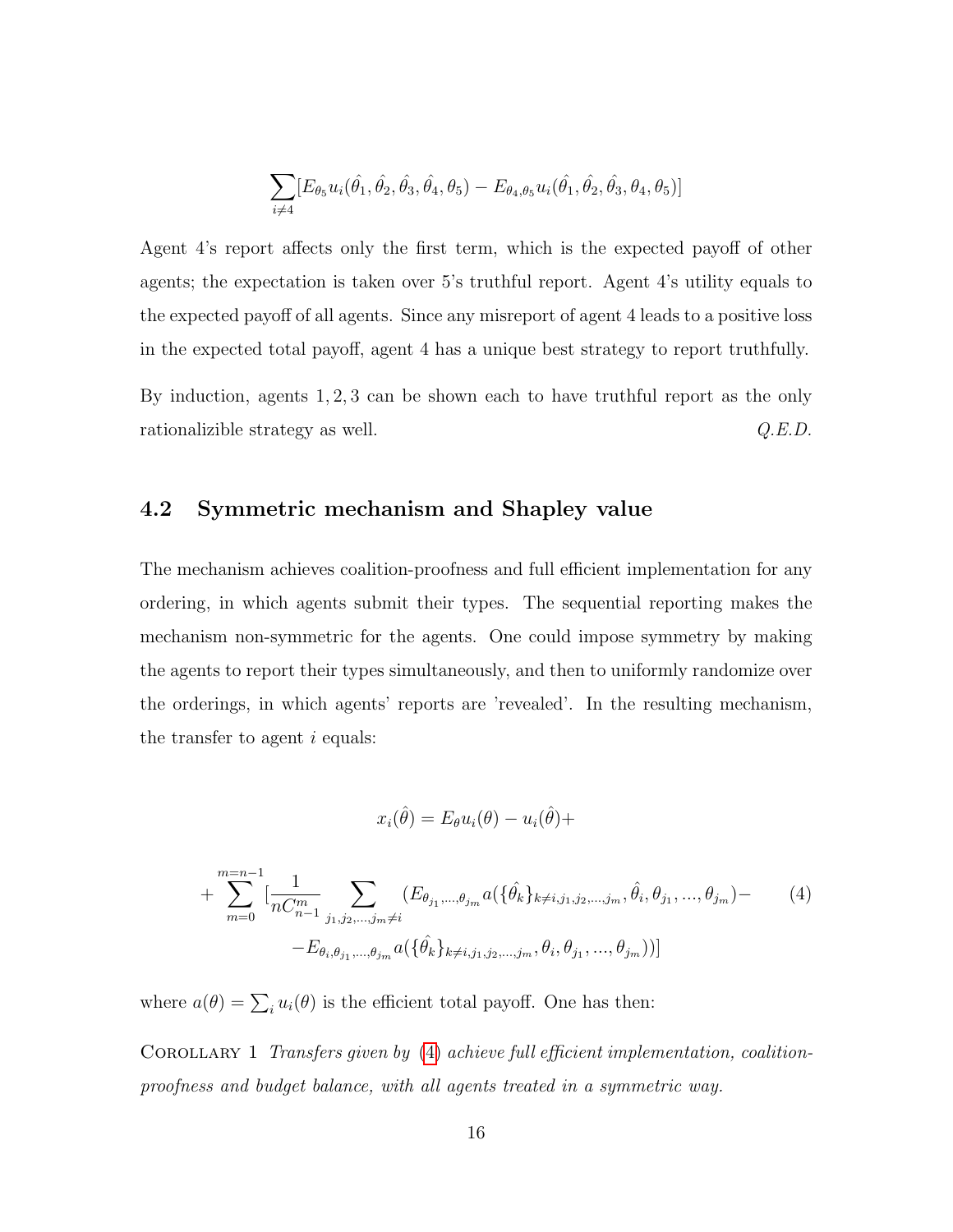One way to think of those transfers is as follows. For any agent  $i$  the first line in expression [\(4\)](#page-16-0) is how much she should pay other agents as their reports affect her payoff. Two bottom lines in expression  $(4)$  indicate how much agent i should be paid as her report affects the payoffs of others. One takes any subset  $J = \{i, j_1, ..., j_m\}$  of agents including  $i$  and calculates the externality of agent  $i$ 's report given the reports of agents outside J. In other words, one calculates externality of  $i$ 's report, as if agents outside J reported before i, and agents  $j_1, ..., j_m$  reported after i. One then takes the average across all possible J-s, which is a Shapley value of externalities of  $i$ 's report, and pays it to agent i.

It should be noted that with simultaneous reports the truthful report is no longer a uniquely rationalizible strategy. This leads to the choice of either agents reporting sequentially and having the truthful report as a uniquely rationalizible strategy, or agents reporting simultaneously and the mechanism being symmetric.

### 4.3 Uniqueness

The transfers in the mechanism depend on the ordering in which the agents report their types. However, even if one fixes the ordering, the transfers achieving ex ante removal of externalities (Theorem [1\)](#page-10-0) are not unique. When agent i submits her report, the current mechanism prescribes any other agent  $j$  to pay  $i$  the change in expectation of j's payoff,  $u_j$ . Instead, one could prescribe agent j to pay the change in the expectation of the expression  $E_{\theta_j} u_j$ . That is, one takes the original transfers given by Definition [1,](#page-10-1) and applies the expectation operator  $E_{\theta_j}$ . If agent j reports after  $i$ , the new transfers coincide with the original ones given by Definition [1.](#page-10-1) If agent j reports before  $i$ , the new transfers are calculated as if the social planner has forgotten  $j$ 's report.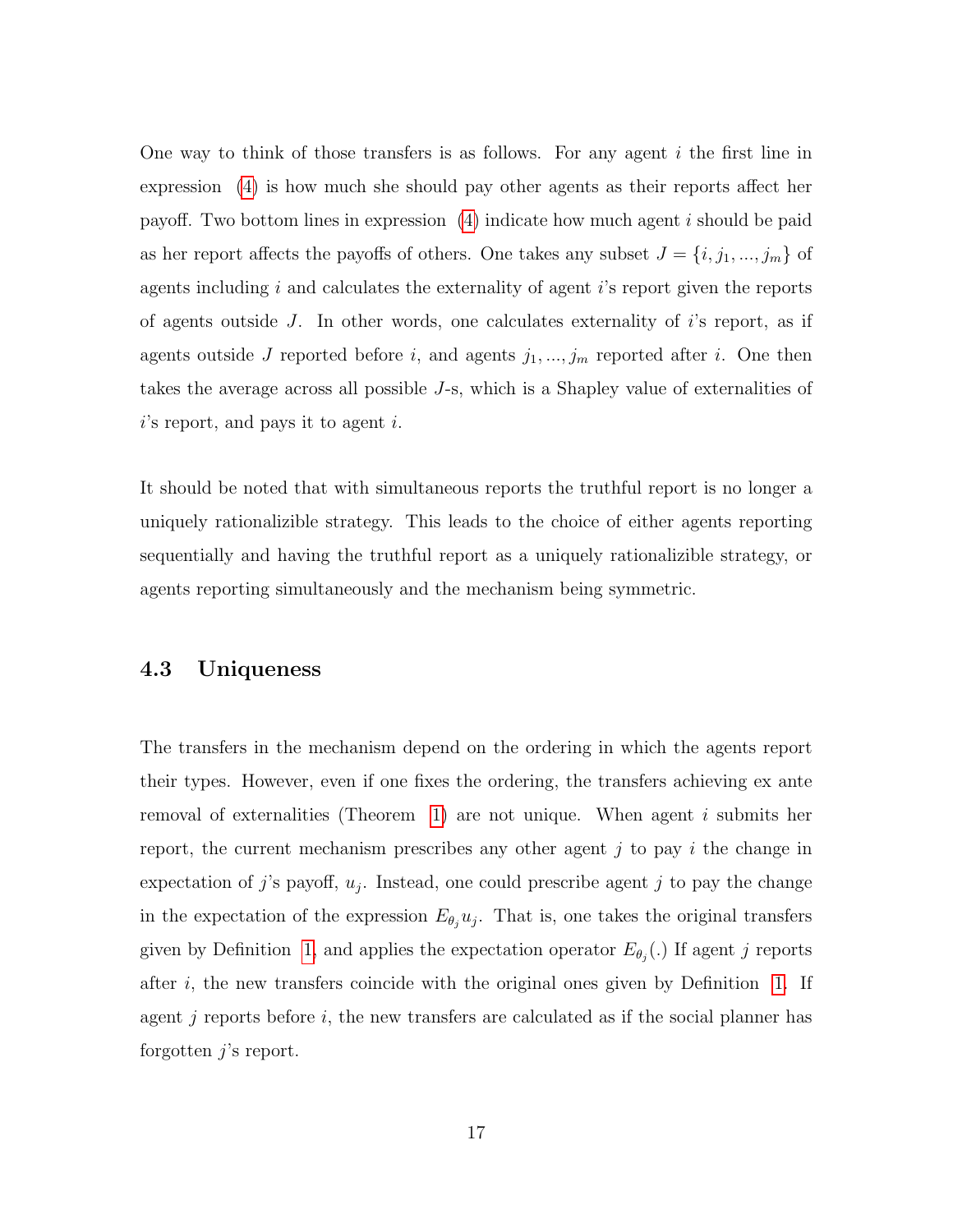With the new transfers one still achieves ex ante removal of externalities. The proof is the same as in Theorem [1:](#page-10-0)

<span id="page-18-0"></span>PROPOSITION 2 Theorem [1](#page-10-0) holds, if agent j pays to i the change in expectation of  $E_{\theta_i}u_j$ .

Proposition [2](#page-18-0) implies that if one imposes symmetry on the mechanism by making the agents to submit their types simultaneously, the transfers required for ex ante removal of externalities are not unique.

### 4.4 Impossibility of coalitional weak dominance

The mechanism constructed in the paper can be thought of as a mixture between AGV and VCG mechanisms, for both agents and coalitions. Since for agents one has VCG achieving weak dominance, one may wonder whether the similar result holds for coalitions (dropping budget balance property). That is, after all the agents have submitted their reports, even if several agents are in a coalition and behave as a single player, they do not with to change their reports. The following statement shows that the required condition demands full separability for total efficient payoff<sup>[4](#page-18-1)</sup>:

<span id="page-18-2"></span>PROPOSITION 3 In the efficient mechanism a truthful report is a weakly dominant strategy for all exogenously formed coalitions, if and only if there exists a set of functions  $f_i(\theta_i)$  such that

$$
\sum_{i} u_i(\theta) = \sum_{i} f_i(\theta_i)
$$
\n(5)

Proof.

<span id="page-18-1"></span> $4C$  rémer (1996) shows the general impossibility of weak dominance for coalitions, even under weaker version of coalition formation.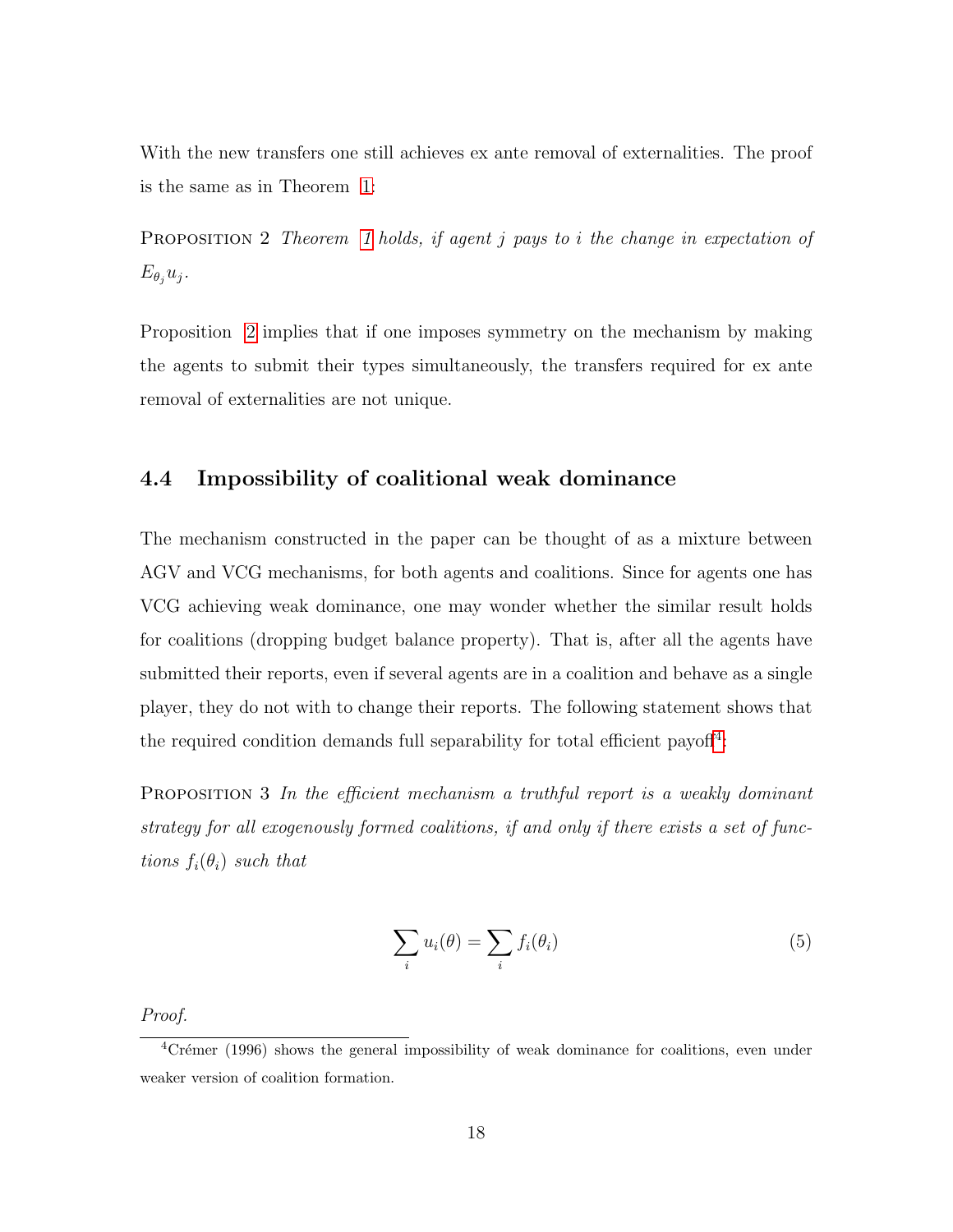<span id="page-19-1"></span>If one wants the coalition  $C_{-i}$ , which contains everyone but agent i, to have a weakly dominant strategy to report truthfully, the total transfer to  $C_{-i}$  has to satisfy<sup>[5](#page-19-0)</sup>:

$$
\sum_{j \neq i} x_j(\hat{\theta}) = u_i(\hat{\theta}) - f_i(\hat{\theta}_i)
$$
\n(6)

That is, the coalition  $C_{-i}$  gets as a total transfer the payoff of agent i minus some term  $f_i(\hat{\theta}_i)$ , which does not depend on the report  $\hat{\theta}_{-i}$  of coalition  $C_{-i}$ . The equation  $(6)$  has to hold for all i.

In order to incentivize the grand coalition to report truthfully, the total transfer  $\sum_i x_i(\hat{\theta})$  has to be constant, independent of  $\hat{\theta}$ . This means, that if one sums up the equations  $(6)$  for all i, then on the left hand side there will be a constant. On the right hand side one will have the total efficient payoff  $\sum_i u_i(\hat{\theta})$  and sum of terms  $-f_i(\hat{\theta}_i)$ , each depending only on the type of agent i, yielding the result.  $Q.E.D.$ 

REMARK 1 In the proof the incentives for the grand coalition were checked, and one may find the assumption for the grand coalition (and any big coalition) to be formed as too strong. However, even if one wants truthful report to be a weakly dominant strategy for two agents i, j and a coalition  $\{i, j\}$ , it has to be that the total efficient payoff has to be separable across types  $\theta_i, \theta_j$ , which is a restrictive condition.

Proposition [3](#page-18-2) shows that type independence is essential for the mechanism and for Theorem [1.](#page-10-0) The property of ex ante removal of externalities is stronger than the coalition-proofness. The coalition-proofness cannot be obtained in weakly dominant strategies, and respectively it cannot be obtained either in case of very strong type correlation among the agents. Indeed, in truthful equilibrium any coalition could predict others' reports with a very high probability, and the Bayesian equilibrium would be almost equivalent to the equilibrium in weakly dominant strategies. Therefore,

<span id="page-19-0"></span><sup>5</sup>These conditions are the same as in VCG mechanism, written for a coalition.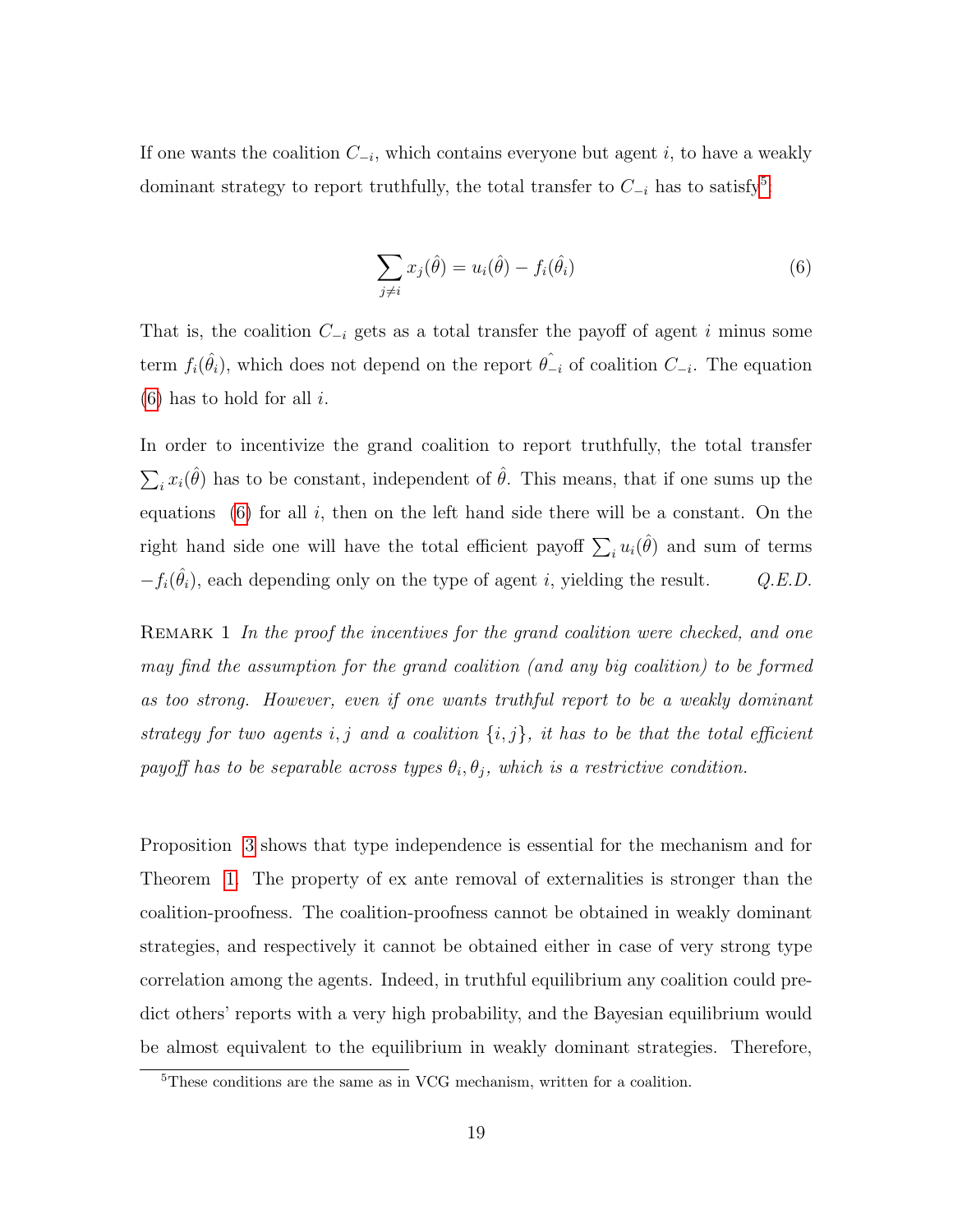type correlation may prevent coalition-proofness and ex ante removal of externalities. The precise bounds in which the current mechanism works are yet to be found.

# 5 Extensions

### 5.1 Individual rationality

The current mechanism, built similar to VCG and AGV mechanisms, does not impose individual rationality constraint: no agent can quit the mechanism. Since the mechanism satisfies efficiency, incentive compatibility and budget balance, due to Myerson-Satterwaite impossibility theorem individual rationality cannot be added for general case. However, a different question may be asked. Let there be an efficient mechanism which already satisfies interim incentive compatibility and individual rationality, and ex post budget balance. Is it possible then to add full efficient implementation and coalition-proofness?

The answer is positive under the some conditions, as shown below.

Proposition 4 There exists a budget-balanced mechanism, which satisfies Theorem [1](#page-10-0) and individual rationality, if either

a) there exists an efficient mechanism M, which satisfies interim incentive compatibility and individual rationality, and ex post budget balance. The type profile  $\theta$  and social choice s are elements of a compact set in Euclidean space. Efficient social choice  $s^*(\theta)$  is differentiable over type profile  $\theta$ , and payoff of each agent i  $u_i(\theta_i, s)$  is differentiable over social choice s and type  $\theta_i$ ;

or

b) standard AGV mechanism satisfies individual rationality.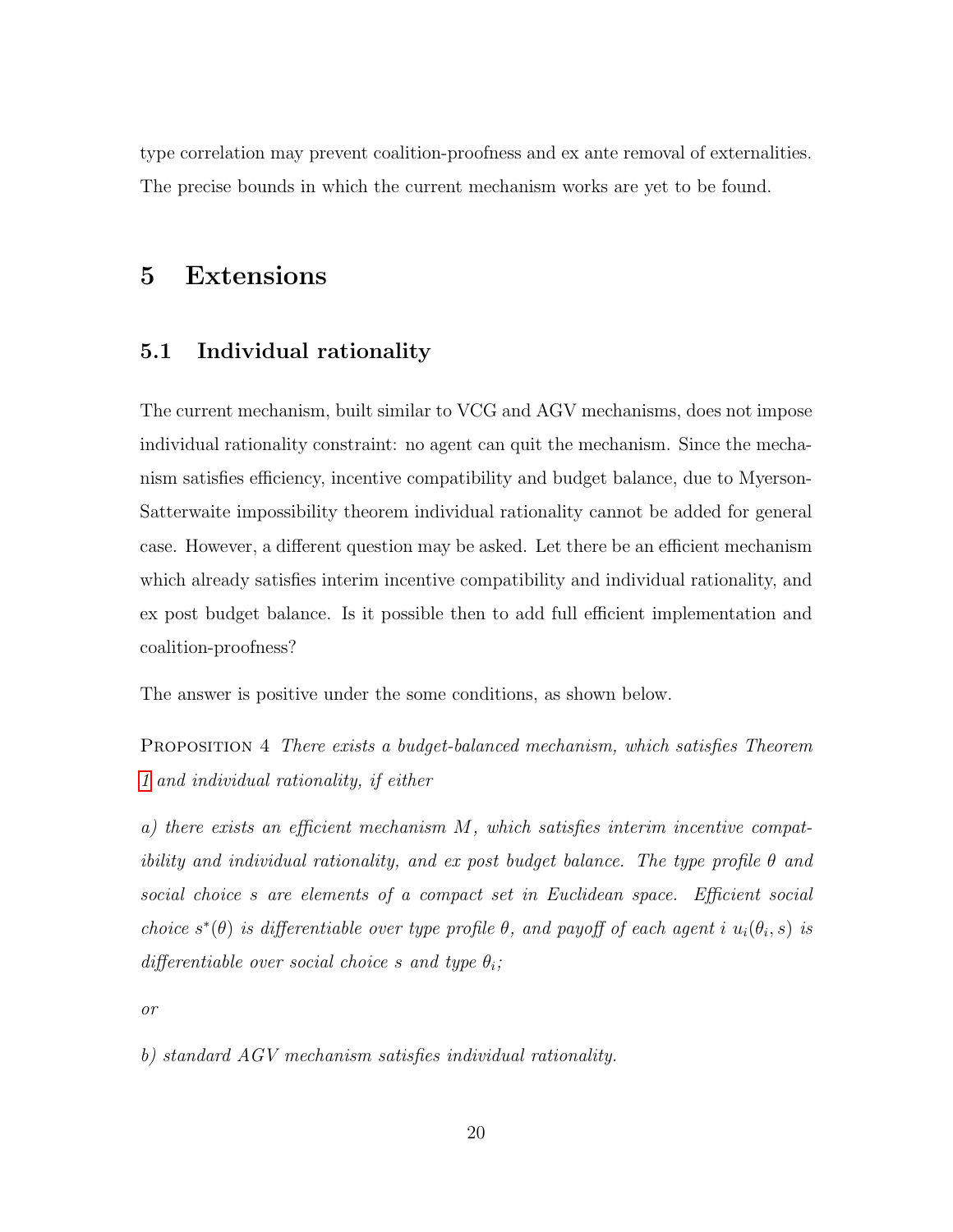The proof of this result is straightforward. Consider the (current) mechanism built in this paper. Part a) guarantees the payoff equivalence between the current mechanism and mechanism  $M$ : for any type of any agent, the expected interim utility differs in both mechanisms at a type-independent constant. One can adjust the transfers to the agents in a budget-balanced type-independent manner and make the current mechanism to satisfy individual rationality. Moreover, for each agent the interim utility in the current mechanism differs at a type-independent constant from AGV mechanism, allowing for a similar construction in part b).

### 5.2 Dynamics

It is possible to have a dynamic version of the current mechanism, in a multiple-period environment from Athey and Segal (2013). In that environment, in each period the social planner makes a social choice, and each agent i gets a payoff as a function of social choice and  $i$ 's current type. The type of each agent evolves over time according to a Markov chain, depending on the social choice and independently of other agents' types. The social planner maximizes the total expected discounted sum of payoffs of all the agents. Athey and Segal extend AGV mechanism to this dynamic setting. In their mechanism in each period agent  $i$  is paid the change in expected efficient continuation payoff of others, caused by i's report. Their efficient mechanism makes truthful report a Bayesian equilibrium, and is ex post budget-balanced in each period.

The idea of the current mechanism makes it possible to add full implementation and coalition-proofness. To show this, let's first introduce some notations. Assuming all the agents always report truthfully, let the type profile to be  $\theta$  in the current period. Respectively, the efficient social choice  $s^*(\theta)$  is chosen, and each agent *i* obtains payoff  $u_i(\theta)$ . Agent *i*'s expected efficient continuation payoff for the future period is denoted as  $V_i(\theta)$ ; the expectation is taken at the beginning of the future period over the future type profile. Let's also denote the discount factor as  $\delta$ , which is the same for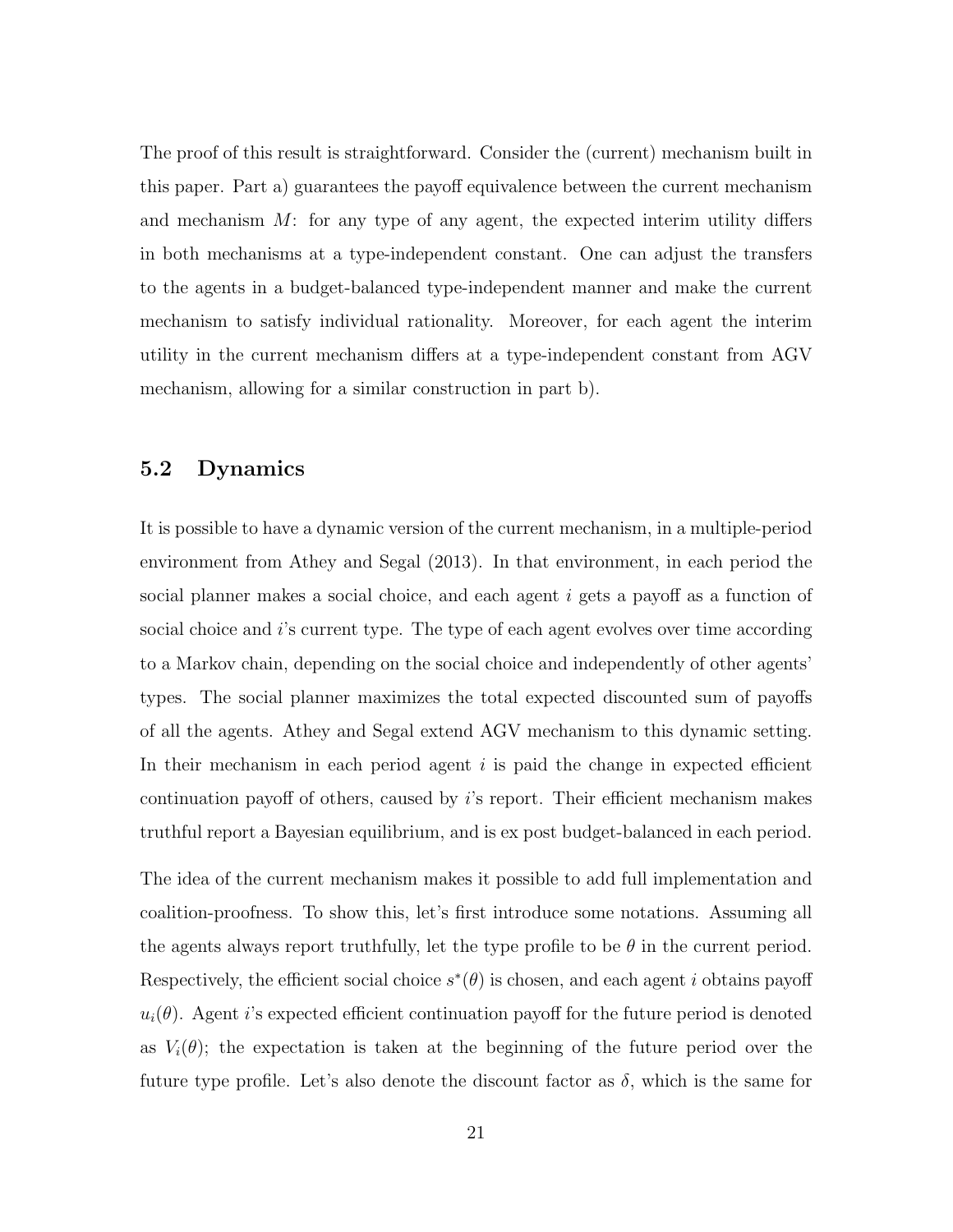all the agents. At the moment between the agents having announced type  $\theta$  and the social planner making choice  $s^*(\theta)$ , the continuation payoff for agent i is denoted as  $U_i(\theta) \equiv u_i(\theta) + \delta V_i(\theta)$ . Since the social planner knows current type  $\theta$ , she has correct beliefs about the future type distribution,  $\theta^{+1}$ . In the mechanism the agents report their types sequentially; as the reports are getting submitted, i's continuation payoff changes in the future period from  $V_i(\theta)$  to  $U_i(\theta^{+1})$ . When agent i reports own type, any other agent  $j$  pays  $i$  the related change in  $j$ 's expected continuation payoff.

PROPOSITION 5 If agent i reported truthfully her type  $\theta_i^{-1}$  $i^{-1}$  in the past period and she commits to always report truthfully before learning current type  $\theta_i$ , then she guarantees herself the continuation payoff of  $V_i(\hat{\theta}_{-i}^{-1})$  $(\hat{\theta}_i^{-1}, \theta_i^{-1}),$  where  $\hat{\theta}_{-i}^{-1}$  $\frac{-1}{-i}$  is others' report in the past period.

#### Proof.

The proof will use induction. Let's suppose at period  $t + 1$  agent i can guarantee herself the continuation payoff  $V_i(\hat{\theta}_{-i}, \theta_i)^6$  $V_i(\hat{\theta}_{-i}, \theta_i)^6$  if she commits to report truthfully from period  $t + 1$  onwards, and she reports truthfully type  $\theta_i$  at period t. Let's show that at period t agent i can guarantee herself the continuation payoff  $V_i(\hat{\theta}_{-i}^{-1})$  $\binom{-1}{i}, \theta_i^{-1}$ , if she reported truthfully type  $\theta_i^{-1}$  $i<sup>-1</sup>$  at period  $t-1$  and commits to report truthfully at period t. Agent i's continuation payoff, estimated just before the social choice is made at period t, equals  $U_i(\hat{\theta}_{-i}, \theta_i) = u_i(\hat{\theta}_{-i}, \theta_i) + \delta V_i(\hat{\theta}_{-i}, \theta_i)$ . Moreover, since agent i reported truthfully at period  $t-1$ , the social planner has correct beliefs about the distribution of type  $\theta_i$  in period t. In period t any other agent  $j \neq i$  is expected to pay zero to i. On the other hand, if other agents report their types in period t as  $\hat{\theta}_{-i}$ , agent i will pay other agents the value  $U_i(\hat{\theta}_{-i}, \theta_i) - V_i(\hat{\theta}_{-i}^{-1})$  $\begin{bmatrix} -1 \\ -i \end{bmatrix}$ . This means that the continuation payoff of agent  $i$  at the beginning of period  $t$  equals to

$$
U_i(\hat{\theta}_{-i}, \theta_i) - [U_i(\hat{\theta}_{-i}, \theta_i) - V_i(\hat{\theta}_{-i}^{-1}, \theta_i^{-1})] = V_i(\hat{\theta}_{-i}^{-1}, \theta_i^{-1})
$$

<span id="page-22-0"></span><sup>&</sup>lt;sup>6</sup>The continuation payoff  $V_i(\hat{\theta}_{-i}, \theta_i)$  is estimated before agent *i* learns her type in period  $t + 1$ .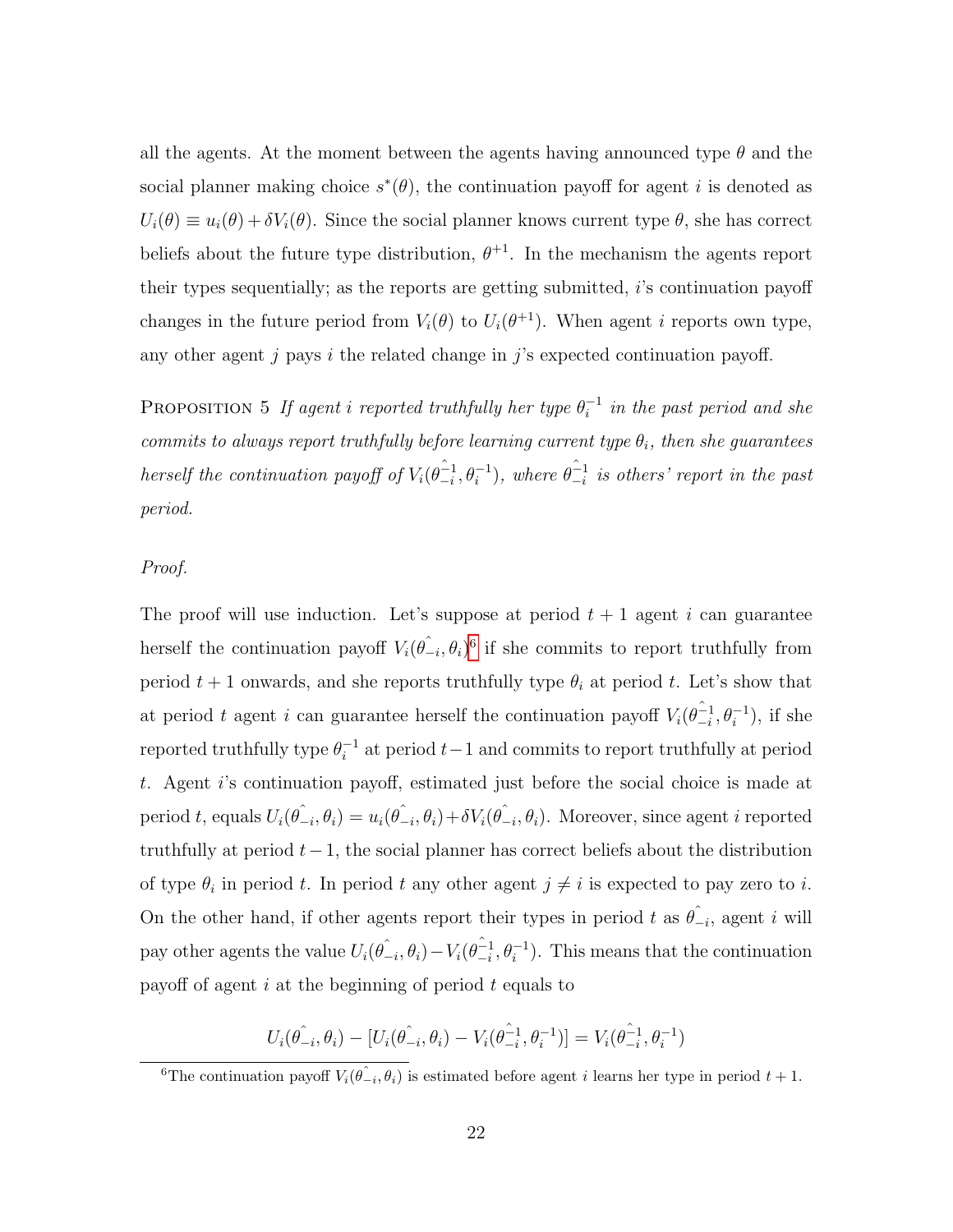Since at the beginning of the game social planner has the correct beliefs about future types' distribution, every agent guarantees herself her ex ante efficient continuation payoff, making any equilibrium efficient and coalition-proof. However, off-equilibrium path one may have inefficient equilibria. That is, if it so happens that agent  $i$  has misreported at some period and induced incorrect beliefs for social planner, agent  $i$  no longer guarantees to get the efficient continuation payoff and may prefer to continue misreporting in future periods.

# 6 Discussion

This paper provides an efficient mechanism with agents having independent private types and quasilinear preferences. In the mechanism each pair of agents directly exchanges monetary transfers according to the externalities they impose on each other. The transfers internalize externalities, achieving coalition-proofness and full efficient implementation. This method of removal of externalities can also be applied in a dynamic setting.

The assumption of independent private types is crucial for the mechanism. The removal of externalities is based on two effects: if any agent i commits to report truthfully, then a) other agents expect each to pay zero to  $i$ , and b) agent  $i$  makes the payments to other agents which keep i's utility constant. If types of the agents are interdependent, then part a) may no longer hold. Any agent  $j \neq i$  would hold beliefs about *i*'s type dependent on own private type  $\theta_j$  and therefore might expect to make a non-zero payment to i. This may induce agent j to misreport and make the social planner to underestimate the externality of  $i$ 's report on  $j$ 's payoff. The current method of trading externalities cannot therefore be applied to the general setting, and it remains an open question how to extend it.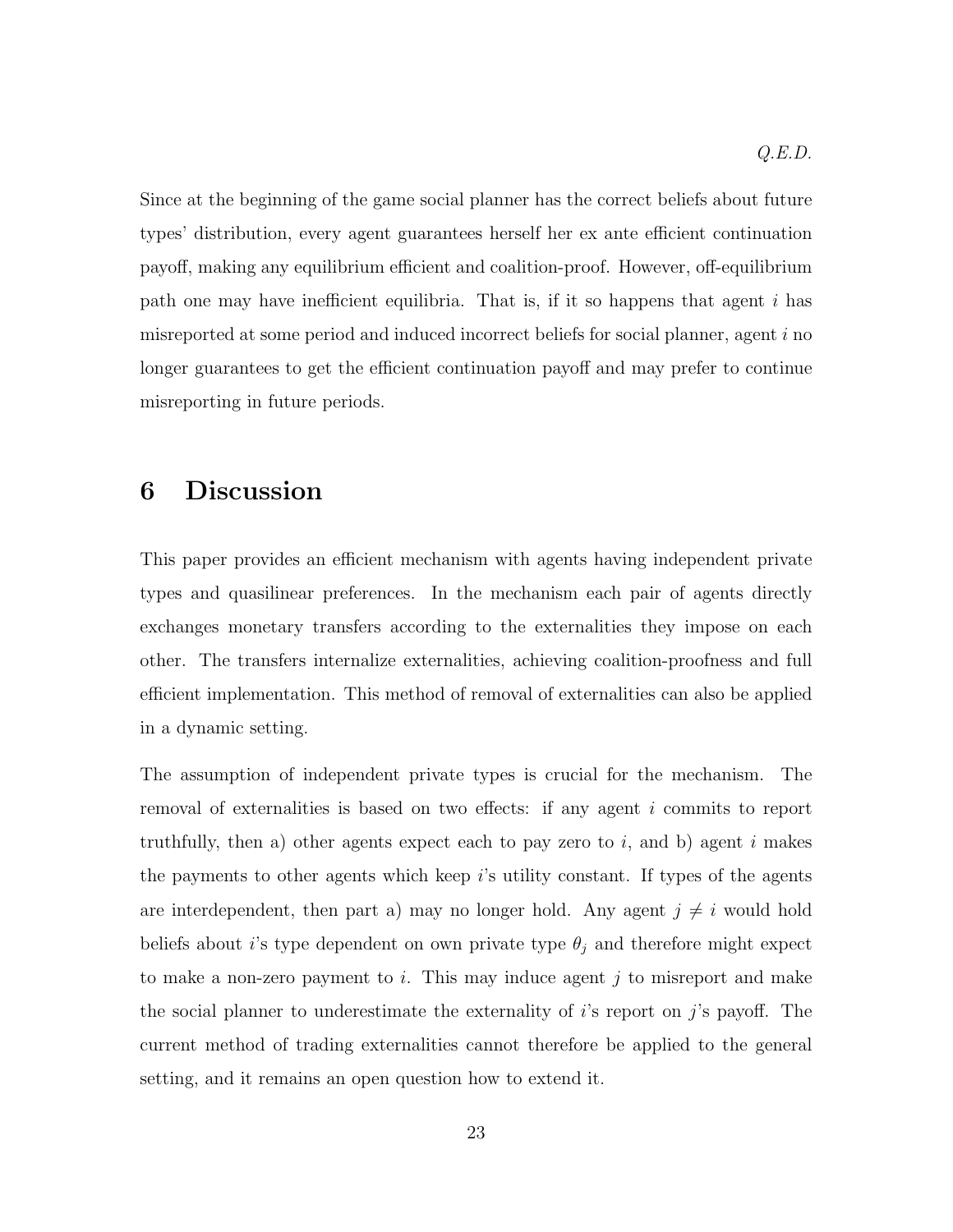# References

Arrow, K. (1979) "The Property Rights Doctrine and Demand Revelation Under Incomplete Information," in , Economics and Human Welfare, ed. by M. Boskin. New York: Academic Press.

ATHEY, S., AND I. SEGAL (2013) "An Efficient Dynamic Mechanism," Econometrica, Vol. 81, pp. 2463-2485.

Ausubel, L., and O. Baranov. (2013) "Core-Selecting Auctions with Incomplete Information," working paper.

BIRAN, O., AND F. FORGES (2011) "Core-Stable Rings in Auctions with Independent Private Values," Games and Economic Behavior, Vol. 73, pp. 52-64.

BERGEMANN, D., AND J. VÄLIMÄKI (2010) "The Dynamic Pivot Mechanism," Econometrica, Vol. 78, pp. 771-789.

Che, Y., and J. Kim (2006) "Robustly Collusion-Proof Implementation," Econometrica, Vol. 74, pp. 1063-1107.

(2009) "Optimal Collusion-Proof Auctions," *Journal of Economic Theory*, Vol. 144, pp. 565-603.

Che, Y., Condorelli, D., and J. Kim (2013) "Weak Cartels and Collusion-Proof Auctions," working paper.

Chen, J., and S. Micali (2012) "Collusive Dominant-Strategy Truthfullness," Journal of Economic Theory, Vol. 147, pp. 1300-1312.

Chen, Y.-C., Kunimoto, T., and Y. Sun (2015) "Implementation with Transfers," Discussion Paper No, 2015-04.

Clarke, E. (1971) "Multipart Pricing of Public Goods," Public Choice, Vol. 11, pp. 19-33.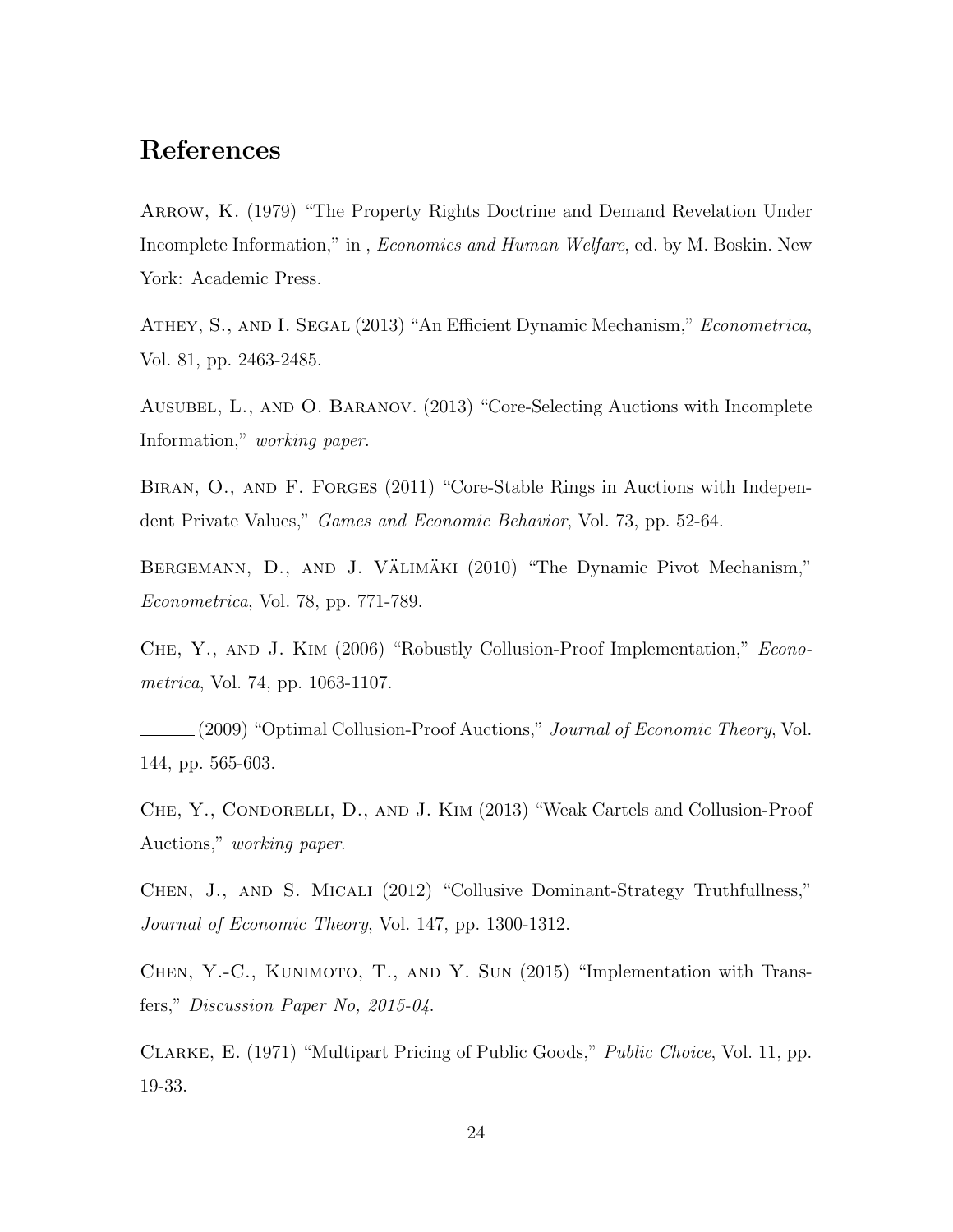Cramton, P., Gibbons, R., and P. Klemperer (1987) "Dissolving a Partnership Efficiently," Econometrica, Vol. 55, pp. 615-632.

CRÉMER, J. (1996) "Manipulations by Coalitions Under Asymmetric Information: The Case of Groves Mechanism," *Games and Economic Behavior*, Vol. 13, pp. 39-73.

D'ASPRESMONT, C., AND L. GERARD-VARET. (1979) "Incentives and Incomplete Information," Journal of Public Economics, Vol. 11, pp. 25-45.

Erdil, A., and P. Klemperer (2011) "A New Payment Rule For Core-Selecting Package Auctions," *Journal of the European Economic Association*, Vol. 8, pp. 537-547.

Groves, T. (1973) "Incentives in Teams," Econometrica, Vol. 41, pp. 617-631.

Jackson, M. (1991) "Bayesian Implementation," Econometrica, Vol. 59, pp. 461- 477.

Krishna, V., and M. Perry. (2000) "Efficient Mechanism Design," unpublished.

LAFFONT, J., AND D. MARTIMORT (1997) "Collusion Under Asymmetric Information," Econometrica, Vol. 65, pp. 875-911.

 $(1998)$  "Collusion and Delegation," The Rand Journal of Economics, Vol. 29, pp. 280-305.

 $(2000)$  "Mechanism Design With Collusion and Correlation," *Econometrica*, Vol. 68, pp. 309-342.

MASKIN, E. (1998) "Nash Equilibrium and Welfare Optimality," Review of Economic Studies, Vol. 66, pp. 23-38.

MATSUSHIMA, H. (1993) "Bayesian Monotonicity with Side Payments," *Journal of* Economic Theory, Vol. 59, pp. 107-121.